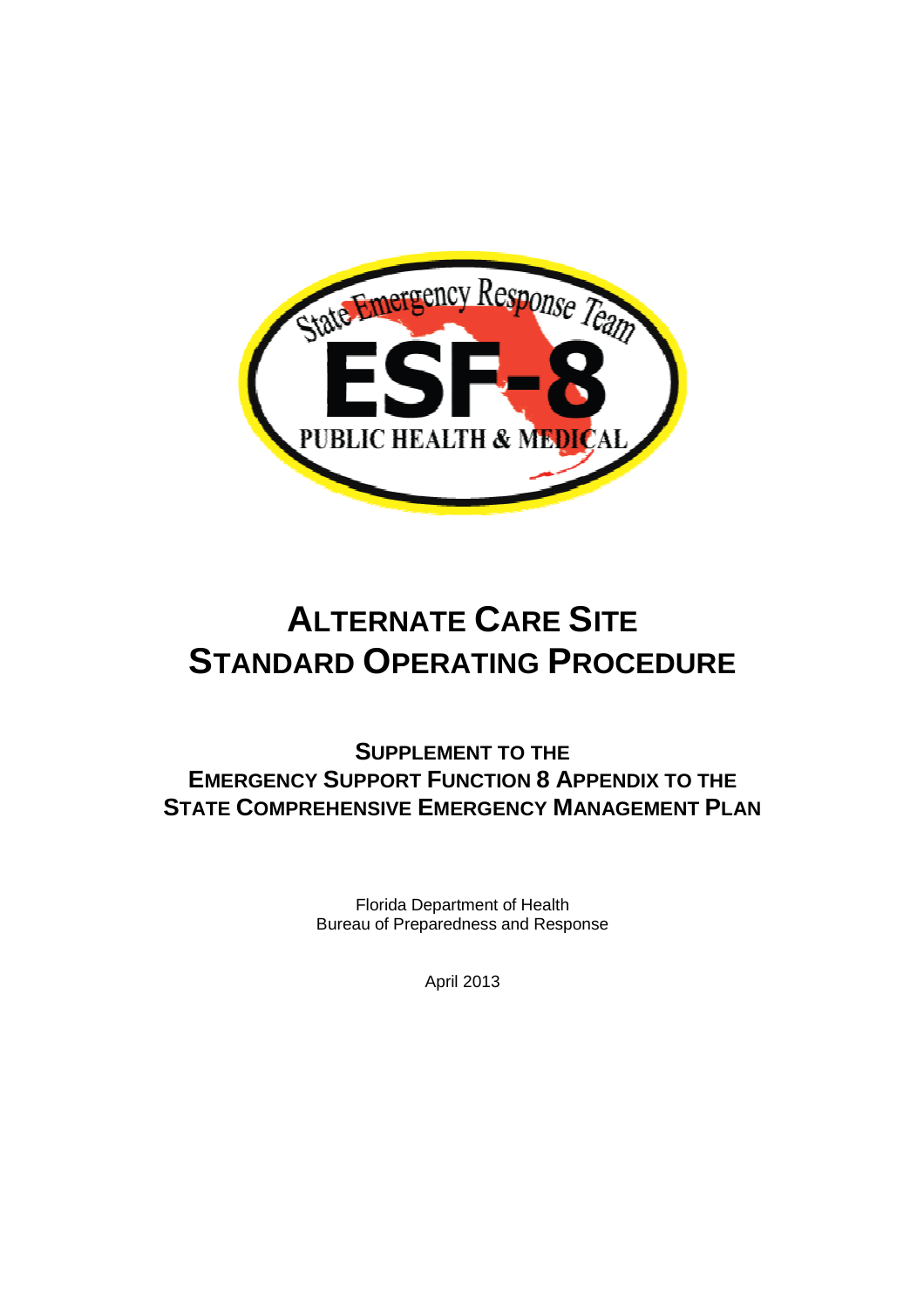# **TABLE OF CONTENTS**

| 1. Purpose<br>2. Situation<br>A. Surge Response Levels<br>B. Types of Incidents Necessitating an Alternate Care Site<br>C. Alternate Care Site Typing<br>D. Types of Possible Alternate Care Site Assistance                                                                                                                                                                                                                                                                                                                                                                                                                                                        | $\overline{c}$<br>$\overline{4}$<br>$\overline{4}$<br>$\overline{\mathcal{A}}$<br>5<br>6                         |
|---------------------------------------------------------------------------------------------------------------------------------------------------------------------------------------------------------------------------------------------------------------------------------------------------------------------------------------------------------------------------------------------------------------------------------------------------------------------------------------------------------------------------------------------------------------------------------------------------------------------------------------------------------------------|------------------------------------------------------------------------------------------------------------------|
| 3. Assumptions                                                                                                                                                                                                                                                                                                                                                                                                                                                                                                                                                                                                                                                      | $\overline{7}$                                                                                                   |
| 4. Concept of Operations<br>A. Overview<br><b>B.</b> Operations<br>1) Alternate Care Site Facilities<br>2) State Medical Response Team Role in ACS Operations<br>3) Alternate Care Site Staffing<br>4) Alternate Care Site Credentialing<br>5) Alternate Care Site Equipment and Supplies<br>6) Alternate Care Site Patient Tracking and Documentation<br>7) Alternate Care Site Activation and Support Sequence<br>8) Alternate Care Site Logistical Support<br>9) Alternate Care Site Transportation<br>10) Alternate Care Site State Support Organization<br>11) FL Department of Health Operated Alternate Care Sites<br>12) Alternate Care Site Demobilization | 9<br>9<br>$\boldsymbol{9}$<br>$\boldsymbol{9}$<br>12<br>12<br>14<br>15<br>16<br>16<br>19<br>20<br>20<br>20<br>20 |
| 5. Authorities and References<br>A. Core Missions<br><b>B.</b> Florida Statues<br>C. Local Alternate Care Site Plans<br>D. Emergency Medical Treatment and Labor Act                                                                                                                                                                                                                                                                                                                                                                                                                                                                                                | 21<br>21<br>21<br>22<br>22                                                                                       |
| 6. Attachments<br>A. Alternate Care Site Support Worksheet<br>B. Federal Medical Station Deployment Criteria<br>C. Recommend Supplies and Equipment for an Alternate Care Site<br>D. Acronyms<br>E. References<br>F. Alternate Care Site Training Plan<br>G. Record of Review and Approval                                                                                                                                                                                                                                                                                                                                                                          | 22<br>22<br>25<br>32<br>36<br>37<br>38<br>39                                                                     |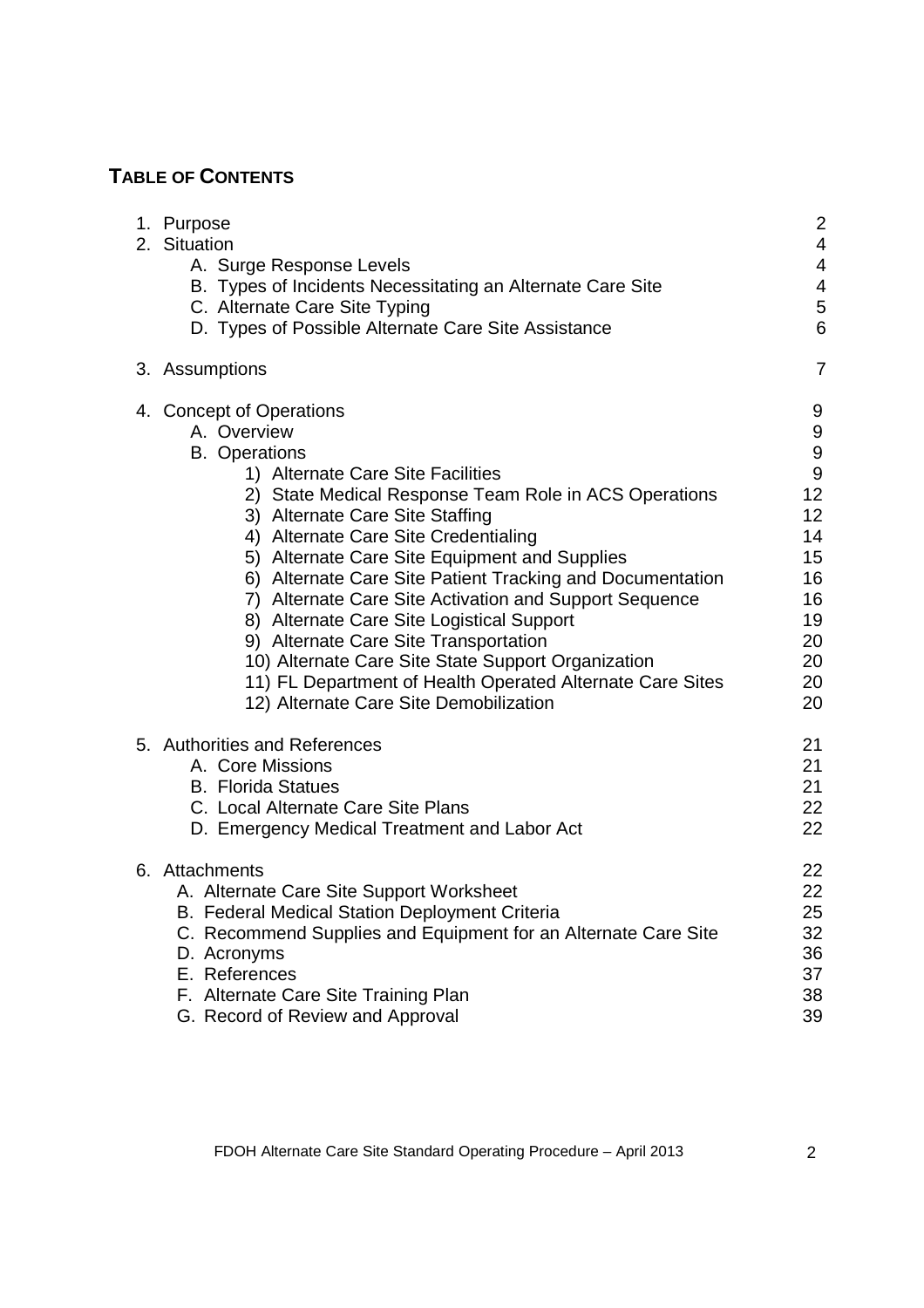### **1. Purpose**

The Alternate Care Site (ACS) Standard Operating Procedure (SOP) establishes an emergency framework to prepare for and respond to local requests for assistance in helping to establish, operate, and demobilize alternate care sites initiated for medical surge.

The SOP, and its supporting documentation:

- Describes the roles and responsibilities in supporting local ACS activations.
- Establishes a concept of operations that covers the response of assets to a local (or regional) ACS activation, operation, and demobilization.
- Describes how the ACS SOP aligns with the other public health and medical plans to support the core missions of Emergency Support Function (ESF) 8, public health and medical.
- Describes key actions that must be taken by the State in the event that a local jurisdiction is not able to implement a needed ACS.

The following are overarching goals and supporting objectives for this ACS SOP: **Goal 1:** Assist with statewide response to medical surge.

- Objective A: Provide and coordinate state resources to help minimize the impact of medical surge.
- Objective B: Assist in a services coordination role for multiple ACSs established across the State, utilizing appropriate Department plans and annexes.

**Goal 2:** Provide support for local ACS activations.

- Objective C: Assist with ACS staffing support to, potentially, include State Medical Response System (SMRS) response.
- Objective D: Assist with logistical support to include supplies, equipment, and pharmaceuticals.
- Objective E: Provide assistance with ACS facility identification, selection, and operational support.
- Objective F: Coordinate Emergency Management Assistance Compact (EMAC) and/or federal assistance that is activated for local ACS support.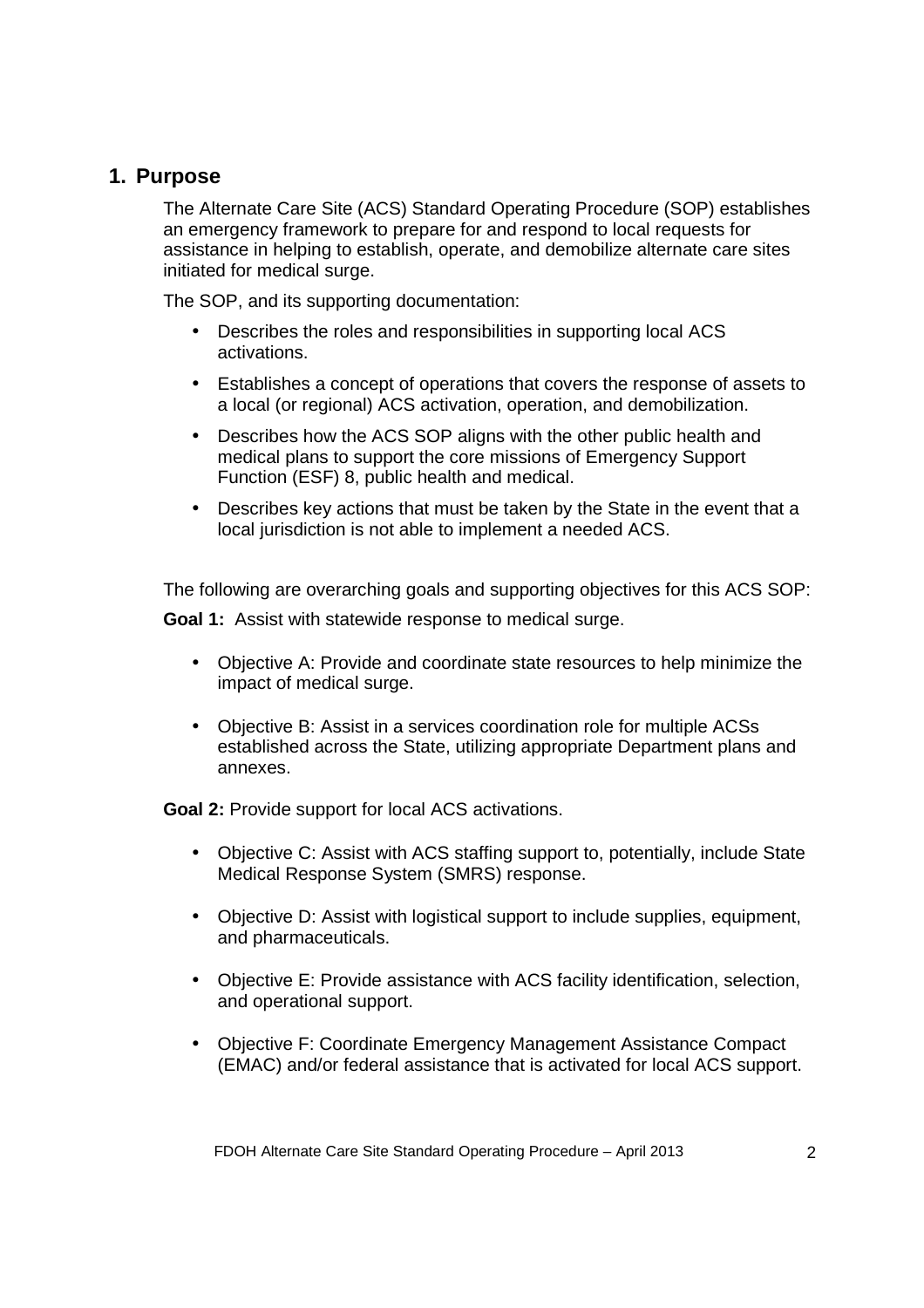**Goal 3:** Establish an ACS when local communities are unable to do so.

- Objective G: Utilize Department pre-identified (or other) facilities for housing a State-operated ACS.
- Objective H: Operate a local or regional ACS to deal with medical surge or other emergency/disaster situations that impact critical medical/healthcare operations.

This SOP does not contain detailed guidance on the establishment or operation of a local ACS. Such guidance is provided in the FDOH document titled: "Alternate Care Site Operational Guidance" which is available on the Department's website. A web link to this document can be found in Attachment E, the "References" section of this document.

This SOP does not contain detailed guidance on local jurisdiction ACS plan development. An additional document has been created to assist communities in the development of their own local ACS plan. The document is titled: "Alternate Care Sites: Local Plan Development Guide." A web link to this document can be found in Attachment E, the "References" section of this document.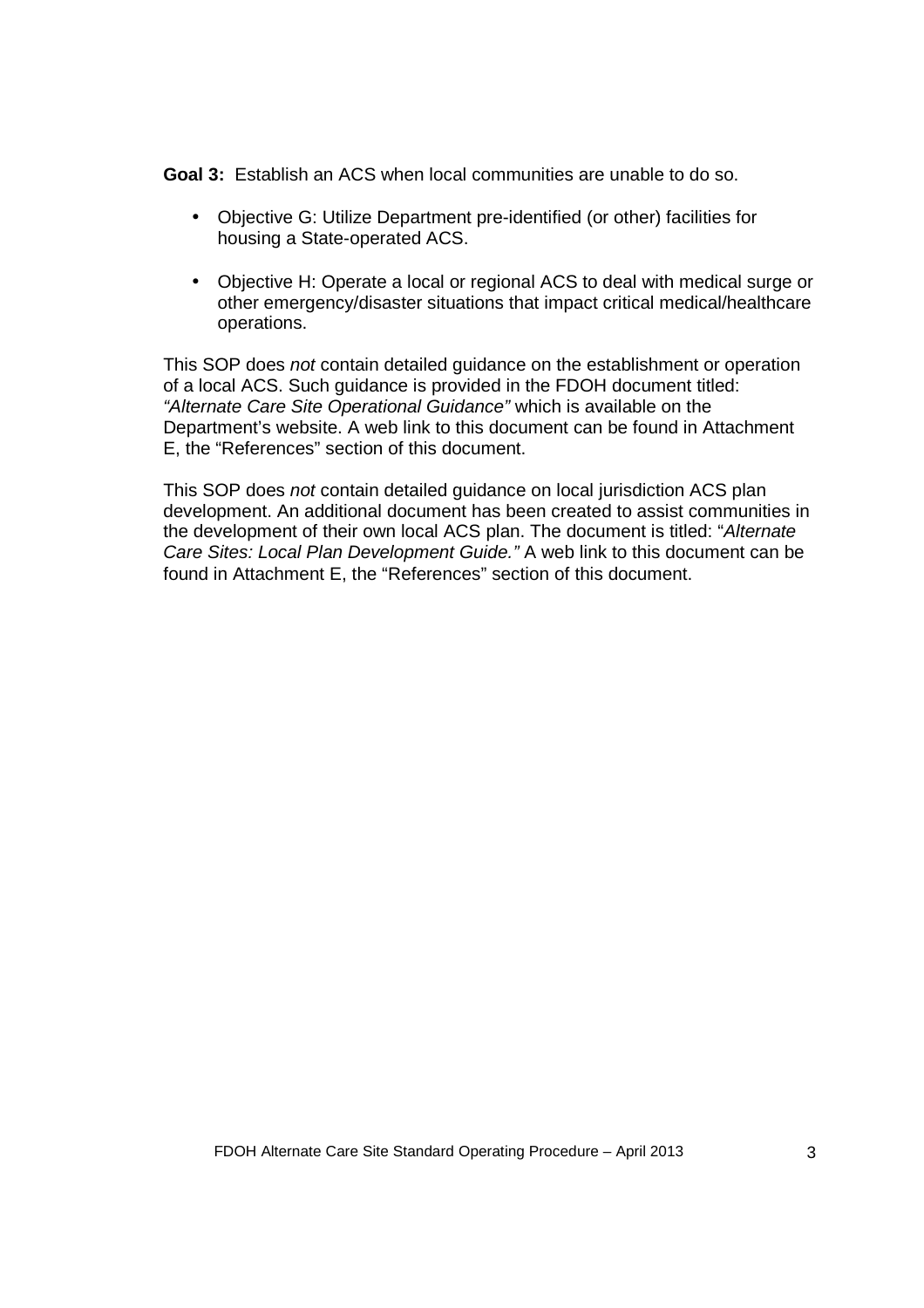## **2. Situation**

### **A. Surge Response Levels**

Surge capacity in a local community will be dependent upon the number of hospital beds available at any given time. A list of total hospital beds and services available throughout Florida is available on the Agency for Healthcare Administration's website. A web link, titled: Florida Hospital Beds and Services List is included in Attachment E, the "References" section of this document.

The methods used to handle patient surge generated by an emergency or disaster will be dependent upon the type of scenario presented. For organizational purposes, these methods can be divided into six surge response levels shown in Table 1 below:

| LEVEL | <b>RESPONSE</b>            | <b>SCOPE</b>                                                       |  |
|-------|----------------------------|--------------------------------------------------------------------|--|
|       | Facility                   | "In-place" surge coverage by hospital                              |  |
|       | <b>Multiple Facilities</b> | Coordinated surge coverage by multiple hospitals                   |  |
|       | Community                  | Local EOC Coordinated, Alternate Care Site use                     |  |
|       | Regional                   | Local EOC Coordinated, Alternate Care Site use                     |  |
| 5     | State                      | State EOC Coordinated, Multiple Alternate Care Sites               |  |
| 6     | Federal                    | Support to State response, Multiple Alternate Care<br><b>Sites</b> |  |

#### **Table 1 – Surge Response Levels**

#### **Table 1 Notes**

- Level 2 will require "mutual aid" type agreements between hospitals to coordinate coverage.
- Level 3 through Level 6 will necessitate the establishment of an ACS, the involvement of local Emergency Management, and the implementation of an incident management system to coordinate activities.
- It should be noted that hospitals have been asked to prepare for 20% above their normal staffed and licensed bed number.
- Department involvement would, most likely, commence when surge reaches Level 3 and a "community" ACS is established. At Level 5 the State may be in a posture of coordinating the support and supply operations for multiple ACSs. At Level 6, the State will serve in coordination mode between federal assets and the locally established ACSs.

### **B. Types of Incidents Necessitating an Alternate Care Site**

There are a number of incidents that could result in one or more ACSs being established across the State. Activation may be in response to:

Medical Surge: A large number of people seeking medical care, which overloads hospital emergency departments,

Damaged Medical Facilities: A hospital or other medical facility that has been damaged or destroyed, or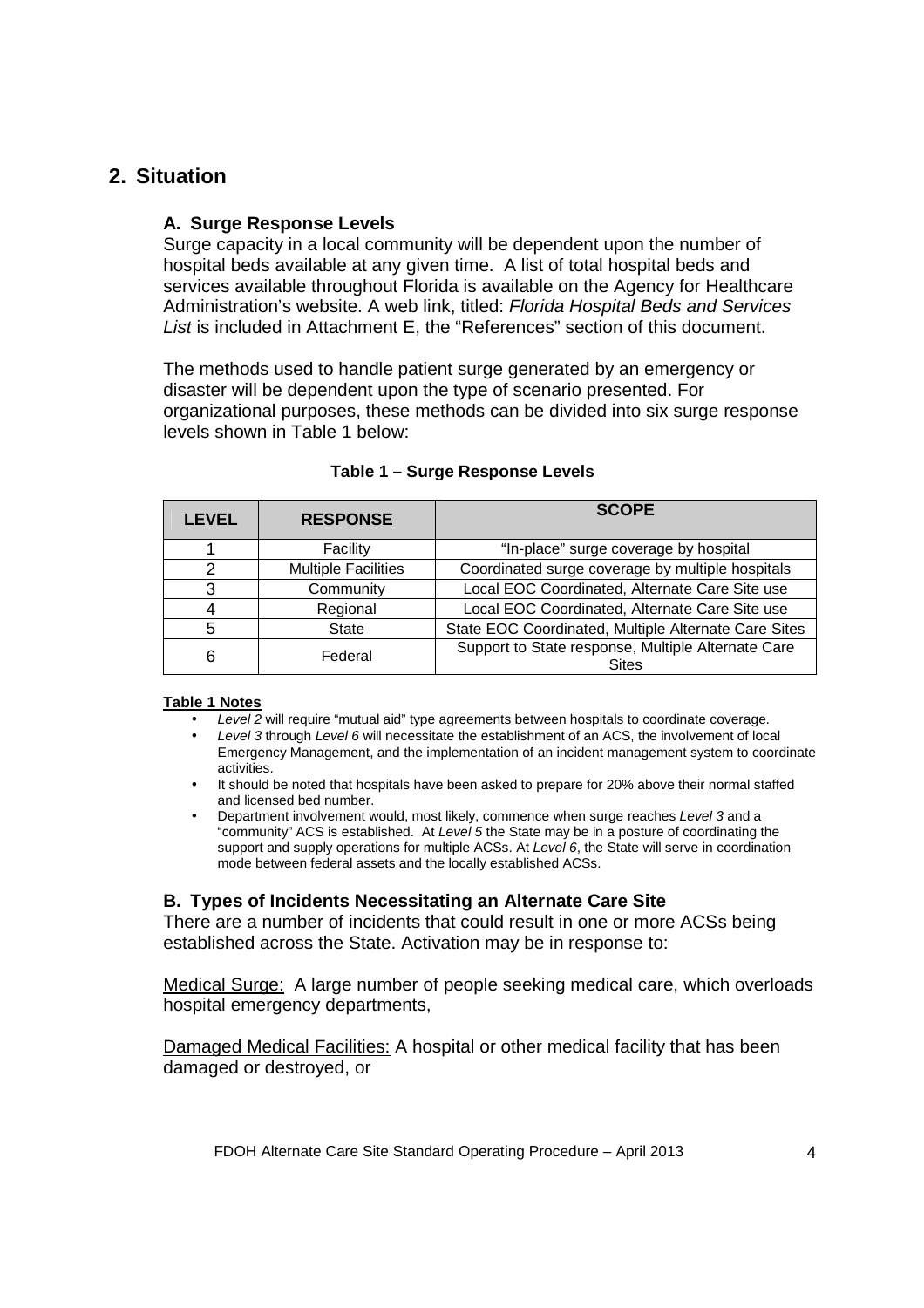A Combination of 1 and 2 above: A hospital or medical facility has been damaged or destroyed in which the incipient incident has also caused a medical surge situation.

Incident types that could necessitate ACS establishment include, but are not limited to, the following:

- Hurricane or other severe weather event
- Bioterrorism event
- Bomb or blast event
- Pandemic situation
- Large scale terrorist strike
- Radiation incident
- Inadvertent evacuation or closing of a hospital
- Chemical release
- Mass prophylaxis event
- Other types of natural or man-made hazards necessitating a medical response

### **C. Alternate Care Site Typing**

In assessing the assistance to be provided to a locally activated ACS, it will be important to know the "scale" of the operation. This, of course, will be dependent upon such factors as the type of incident, number of patients, expected duration of the event, and the level of resources needed. Table 2, below, shows an ACS "typing" matrix that will aid in forecasting needs. The matrix addresses such issues as term of activation, duration of event, number of patients, example incident types, logistical needs (caches of supplies and equipment), and the types of teams needed to carry out ACS operations.

| <b>Parameter</b>          | <b>Type 1 ACS</b>                                                                                                                                                                   | <b>Type 2 ACS</b>                           | <b>Type 3 ACS</b>                                               | <b>Type 4 ACS</b>                                                        |
|---------------------------|-------------------------------------------------------------------------------------------------------------------------------------------------------------------------------------|---------------------------------------------|-----------------------------------------------------------------|--------------------------------------------------------------------------|
| <b>Activation</b><br>Term | Long                                                                                                                                                                                | Medium                                      | Short                                                           | <b>Extension of MCI</b><br>Response                                      |
| <b>Duration</b>           | > 36 hours                                                                                                                                                                          | 16-36 hours                                 | 8-24 hours                                                      | $< 8$ hours                                                              |
| <b>Patients</b>           | >1500                                                                                                                                                                               | $>1000 - 1500$                              | > 500                                                           | >100 < 500                                                               |
| <b>Scenarios</b>          | Decontamination<br>Bomb, burn, blast,<br>Pan Flu, Significant<br>situation,<br>Respiratory, Major<br>decontamination<br>Radiological,<br>disaster<br>situation<br><b>Biological</b> |                                             |                                                                 | Transportation<br>accident, building<br>collapse, industrial<br>accident |
| <b>Logistics</b>          | Regional, State, and<br><b>Federal assets</b>                                                                                                                                       | Local, Regional,<br>and State assets        | Local ACS cache<br>and/or SMRT<br>resources, Regional<br>assets | Local ACS cache<br>and/or SMRT resources                                 |
| <b>Teams</b>              | Local, Regional, SMRS<br>DMAT/Hospital Staff /<br>Non-traditional medical<br>personnel                                                                                              | Local, Regional,<br>SMRS, Hospital<br>Staff | Local, Regional, SMRS                                           | Local/Regional                                                           |

### **Table 2 – ACS Typing Matrix**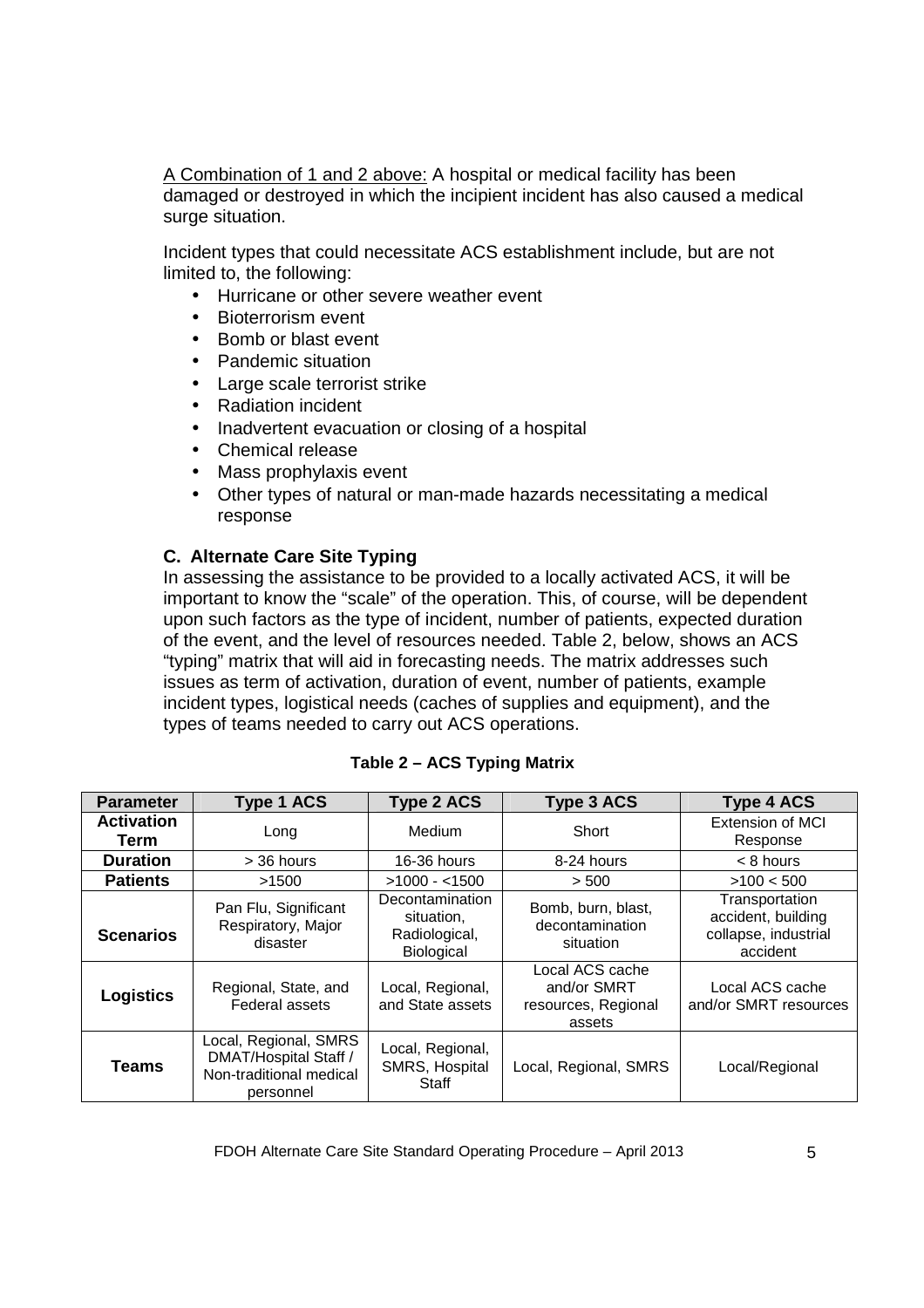### **D. Types of Possible State Alternate Care Site Assistance**

In the event that a county or region establishes an ACS, the State may be called upon to support the establishment, operation, and demobilization of the site. As such, various services and support may be requested. This may include (but is not limited to) the following types of assistance:

- Planning
- Supplies and pharmaceuticals
- Equipment
- Food and water (through the emergency management system)
- State Medical Response Team (SMRT) response
- Incident Management Team (IMT) response
- Additional staffing
- Patient tracking
- Patient movement
- Decontamination
- Laboratory services
- Assistance in locating appropriate ACS facilities
- Communications
- Transportation vehicles
- Florida Mortuary Response Team response
- Credentialing
- Security
- Hospital status information
- Legal opinions
- Department 50 bed mobile treatment units (Western Shelter Gatekeeper System) with positive/negative pressure capability
- Behavioral Health Team response
- Mass Prophylaxis
- Coordination of Federal Resources requested by the State including:
- Federal Medical Station
- Disaster Medical Assistance Team
- Strategic National Stockpile
- Disaster Mortuary Response Team
- Other federal assistance or assets
- Other assistance, as needed, in line with the ESF 8 mission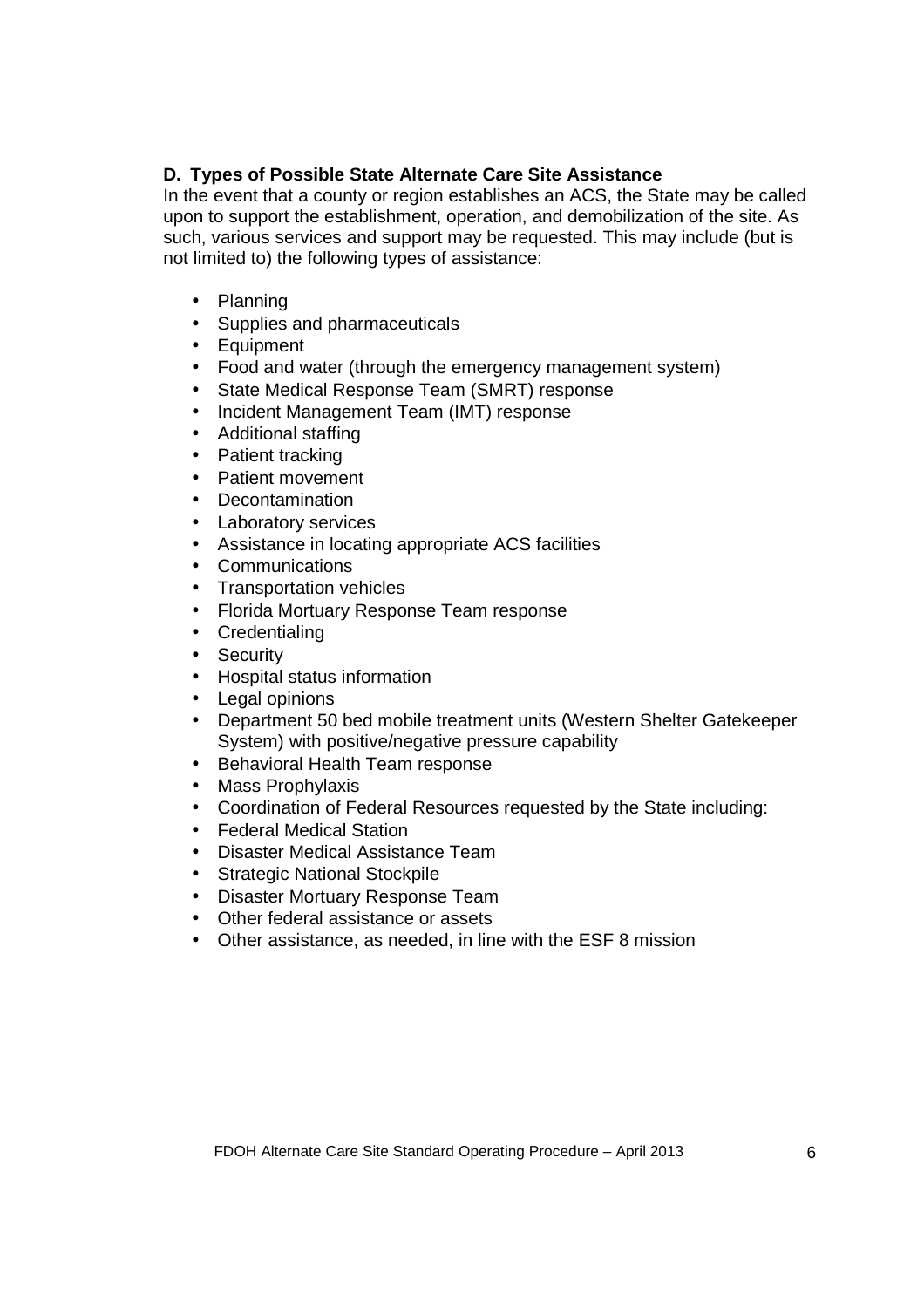### **3. Assumptions**

- A. The citizens of Florida are subject to acts of terrorism and the effects of natural and technological hazards. These acts and effects are likely to produce a significant number of casualties that may overwhelm the existing healthcare system.
- B. Given that Florida hospitals are near or at capacity on a daily basis, they may not be able to handle the surge created by a significant mass casualty or other type event that generates a large number of patients.
- C. Especially in cases of terrorism, victims may be contaminated which would necessitate decontamination prior to treatment and their admission to a hospital facility.
- D. Hospitals can expect to receive "self transport" casualties directly from the scene even if triage, treatment, and transportation mechanisms are in place at the scene.
- E. Patients may seek medical care at other types of medical facilities.
- F. In order to decontaminate, triage, treat, and transport patients, a timely and effective mass casualty management system must be implemented.
- G. Patients may report to medical facilities some time after the initial incident.
- H. Some incidents, such as a chemical exposure, may result in delayed symptoms in a patient who may cross contaminate people with whom they come in contact.
- I. The local emergency medical services will, in most instances, be the first entity to deal with mass casualty victims.
- J. There will, most likely, be a large number of psycho-physiologic patients, which will increase the number of "worried well" patients that will need to be treated.
- K. The surge situation will necessitate the establishment of an ACS to handle pre-hospital medical tasks and to deal with less serious injuries and illnesses.
- L. With input from the Emergency Medical Services (EMS) and County Health Departments (CHD), local Emergency Management (EM) will be the entity to coordinate the establishment of a "community" ACS as the operation of an ACS is a local responsibility.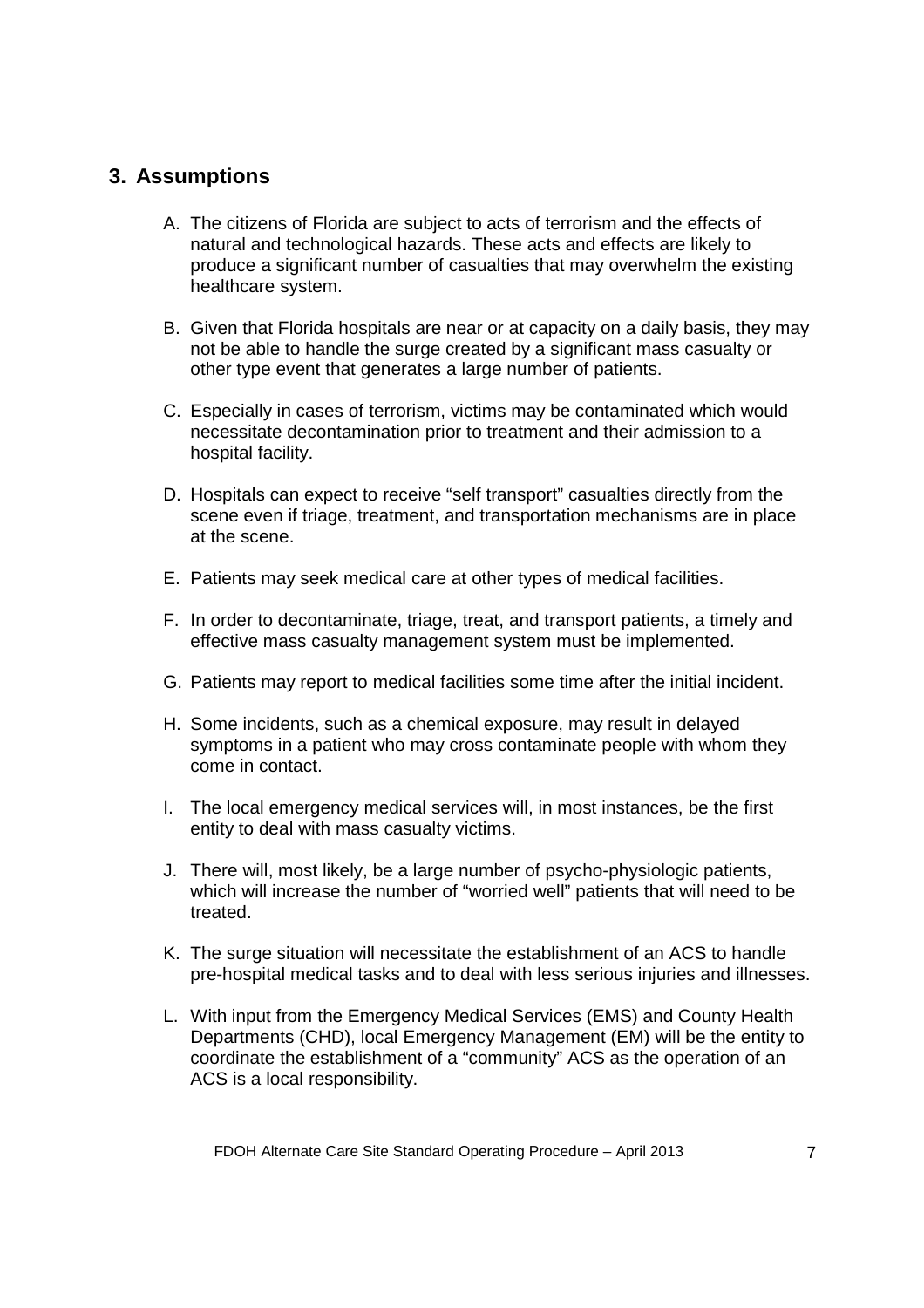- M. Hospitals and local County Health Departments will play an integral role in the establishment and operation of alternate care sites.
- N. Many patients and their families will view ACSs as "short term" treatment facilities and will expect treatment in a hospital as soon as possible.
- O. A high level of cooperation and coordination among various agencies will be necessary to establish an ACS and to operate it in an effective and efficient manner.
- P. In situations that are regional, state, or national in scope, a local ACS may need to operate somewhat independently for the first 72 hours of an incident before outside assistance can be provided.
- Q. Steps will need to be taken not only to assist and protect victims of the incident or disaster but also to protect staff personnel so they can provide continuing assistance to patients generated by the incident.
- R. The scope of the incident may be such that state or even federal resources will be required to establish, enhance, or replicate an ACS.
- S. A significant issue in large-scale ACS operations will be the surge in staffing needed for such sites and for the hospital receiving facilities.
- T. An incident command structure will be needed to efficiently and effectively manage an ACS operation.
- U. Community initiated ACSs will rely on Department assistance for logistical and other operational support.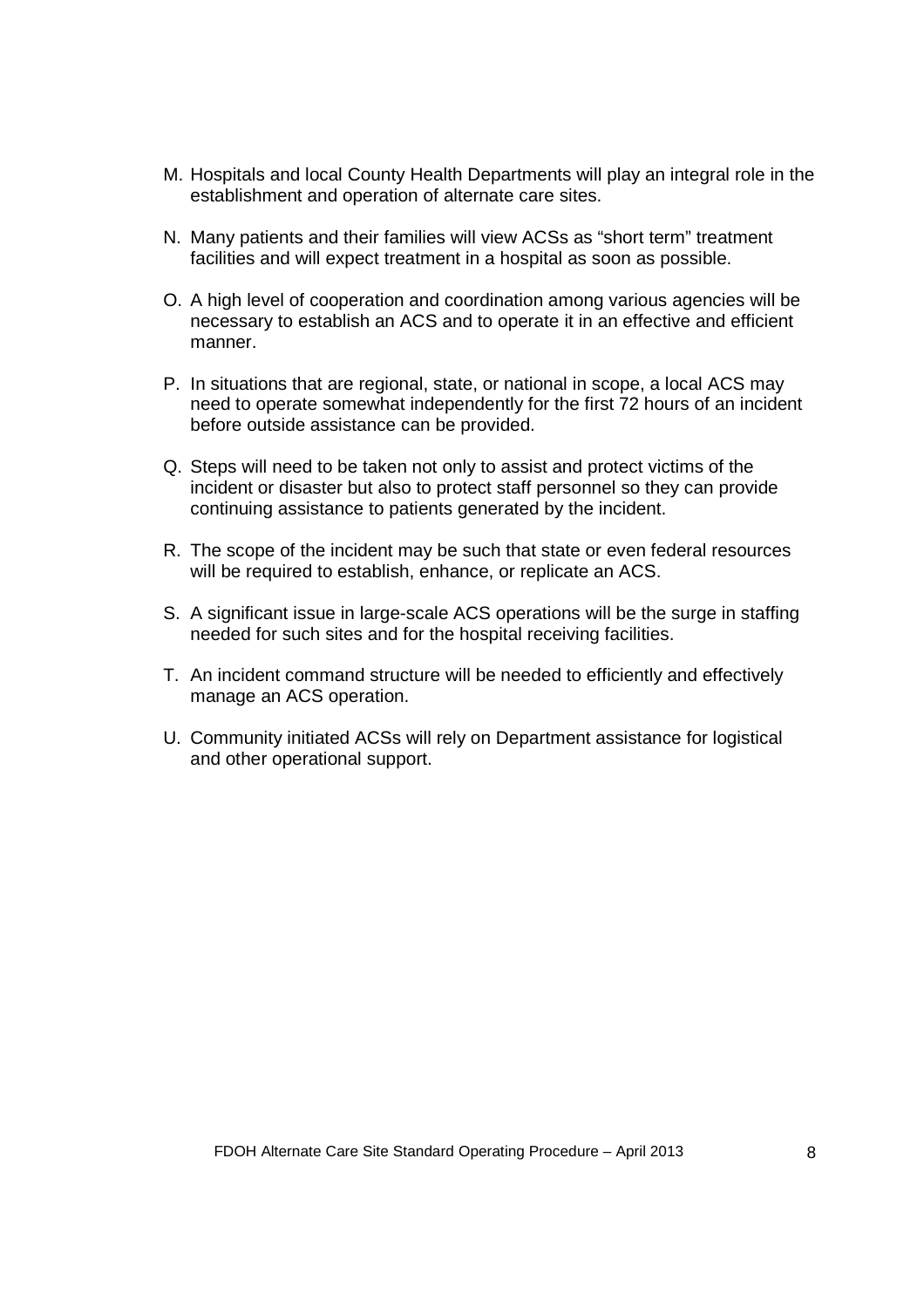# **4. Concept of Operations**

### **A. Overview**

Alternate care site establishment and operation is the responsibility of local jurisdictions. When an incident creates medical surge that exceeds the ability of a hospital, of several hospitals, or a community to handle it, the State has an obligation to assist. This extends to the operation of an ACS being used to decompress emergency department surge. While ACS planning in Florida has focused mainly on "short fused/short duration" incidents, there are a variety of situations that might necessitate the operation of an ACS or multiple ACSs. This SOP uses, as a guide for ACS need, seven possible scenarios identified by the Agency for Healthcare Quality and Research:

- Bed capacity and surge relief by offering non-acute (ward) inpatient services to allow for decompression of existing hospitals or to augment inpatient ward care capacity.
- Primary medical care and behavioral/mental health services for persons and residents with pre-existing chronic diseases who, as a result of the event, are unable to access their routine sources of health care, including supportive care for family members and pets.
- Primary medical care and behavioral/mental health services for displaced or sheltered special needs persons with chronic diseases, limited mobility, or other impairments making them unqualified for general population shelters, including supportive care for family members and pets.
- Pre-hospital evaluation and triage services to determine the need for hospital care.
- Evaluation and support for isolation and quarantine operations.
- Provide a site for mass immunization and prophylaxis, and point of dispensing services for mass medication distribution.
- Community outreach to, and assessment of, affected populations.

### **B. Operation**

There are a number of ACS operational components in which the Department may be called upon to support.

**1) Alternate Care Site Facilities:** When the decision is made to establish an ACS, an appropriate location and facility (fixed or mobile) must be selected. If at all possible, communities should have pre-identified facilities so the establishment of these as an ACS can be expedited in times of emergency.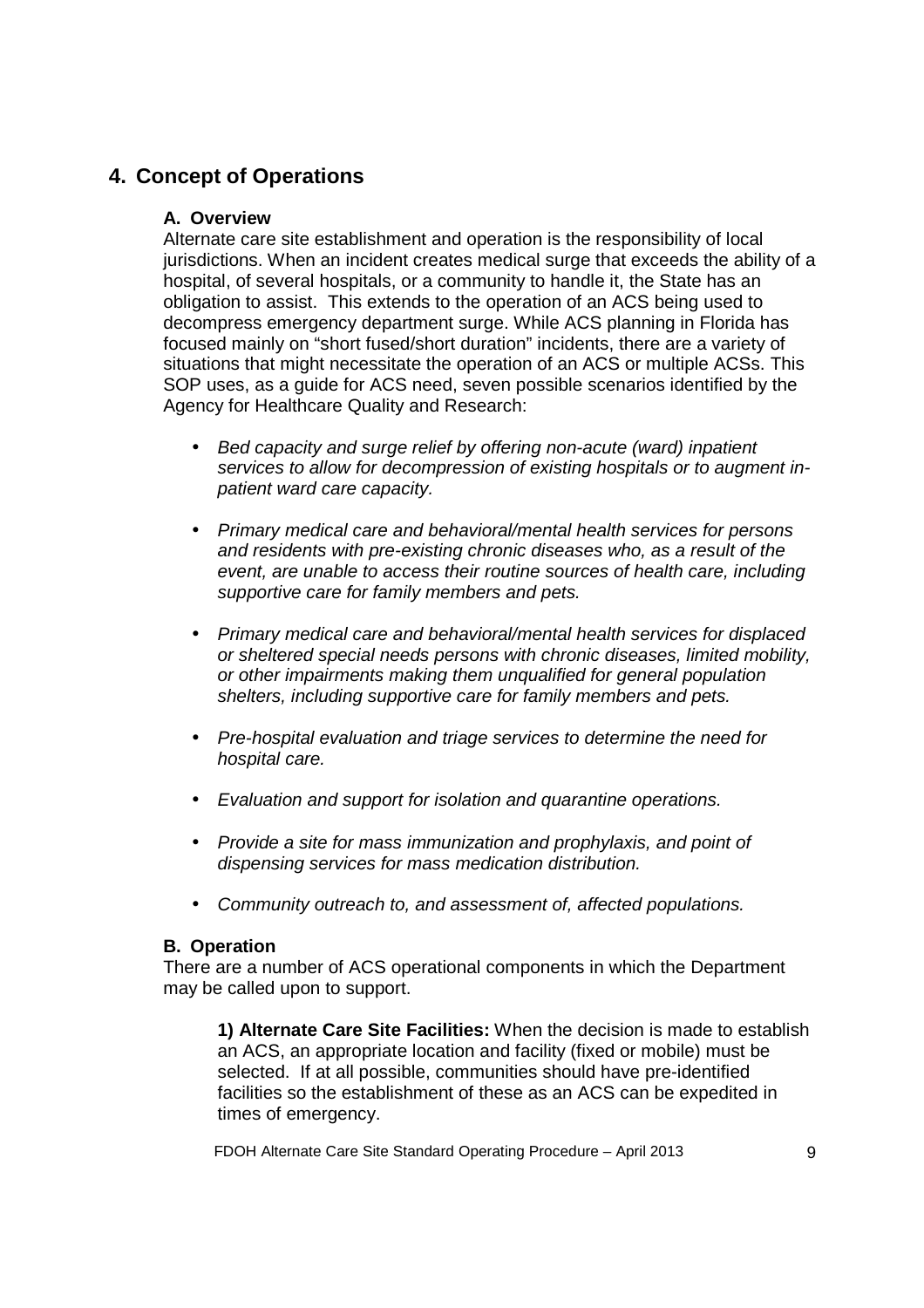The Joint Commission, in their report, "Surge Hospitals: Providing Safe Care In Emergencies," identifies three types of surge facilities:

- **Facilities of opportunity**, which are defined as nonmedical buildings which, because of their size or proximity to a medical center, can be adapted into surge hospitals.
- **Mobile medical facilities**, which are mobile surge hospitals based on tractor-trailer platforms with surgical and intensive care capabilities.
- **Portable facilities**, which are mobile medical facilities that can be set up quickly and are fully equipped, self-contained, turnkey systems usually stored in a container system and based on military medical contingency planning.

The size, type, and location of an ACS will be dependent upon the size, type, and location of the incident itself. An ACS may operate out of a tent, a state mobile treatment unit, on the grounds of a hospital, in a community facility normally used for other purposes, or in any appropriate facility that will support ACS operations. Most long-term ACS operations will utilize a large fixed structure with the necessary support infrastructure such as bathrooms, heating/cooling units, a sufficient power supply, kitchen facilities, etc. There will also be licensure and reimbursement issues to consider when implementing a "long-term" ACS facility.

In conjunction with the local hospitals, it is the responsibility of local communities to identify the facility or location for an ACS. Selection of a facility will be largely dependent upon the availability of structures or areas in a given community. The Department needs to be prepared to support ACSs set up in a variety of settings. Possible sites for selection include:

- Convention centers
- Churches
- Schools, colleges, and universities
- Airport hangers
- Sports facilities or stadiums
- Community or recreation halls
- Medical buildings
- Fitness centers
- Closed hospitals or nursing homes
- Government buildings
- Fairgrounds
- Skating rinks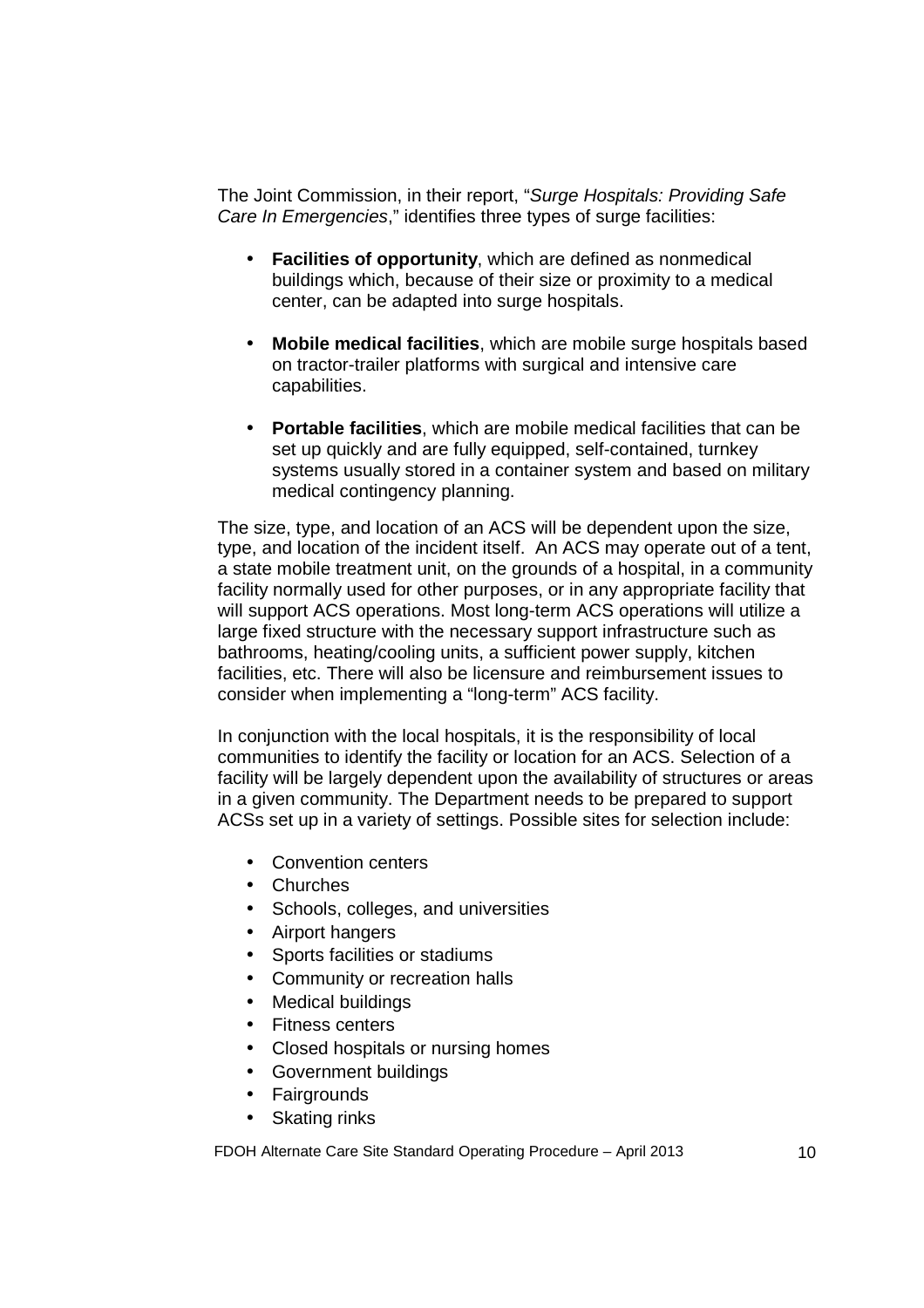- Open warehouses
- Hotels or motels
- Military installations or National Guard Armories
- Open areas large enough for tent setup
- Other facility types that meet criteria for ACS use

In order for a community to establish an ACS, a viable facility must be identified to accommodate the operations. While this is a local responsibility that falls under the local ACS planning initiatives, the State has identified a minimum of two facilities in each of the seven Regional Domestic Security Task Force (RDSTF) regions that can serve as an ACS. These facilities have been properly assessed for viability with the assessments being kept on file at the Department. A complete assessment for each facility is available on a "need to know basis" (given the sensitive nature of the facility information) from the Department's Logistics Section. These assessments contain the following information about each facility:

- Facility name
- RDSTF region
- Location and address
- Contact person, with telephone number and email address
- GPS and map coordinates
- Nearest hospitals, including mileage and location
- General description
- Electrical service
- HVAC
- Building access
- Parking
- Food service capability
- Showers and restrooms
- Security
- Responder staging areas
- Facility layout
- Photos
- Area map and satellite map
- Floor-plan / layout
- Additional information including (but not limited to) door sizes for gurneys, floor type, loading docks, roof structure, walls, additional rooms, storage areas, water access, communication capabilities, Internet access, laundry services, oxygen capability, etc.
- Facility ranking according to Rocky Mountain Bioterrorism ACS Facility Selection Matrix Tool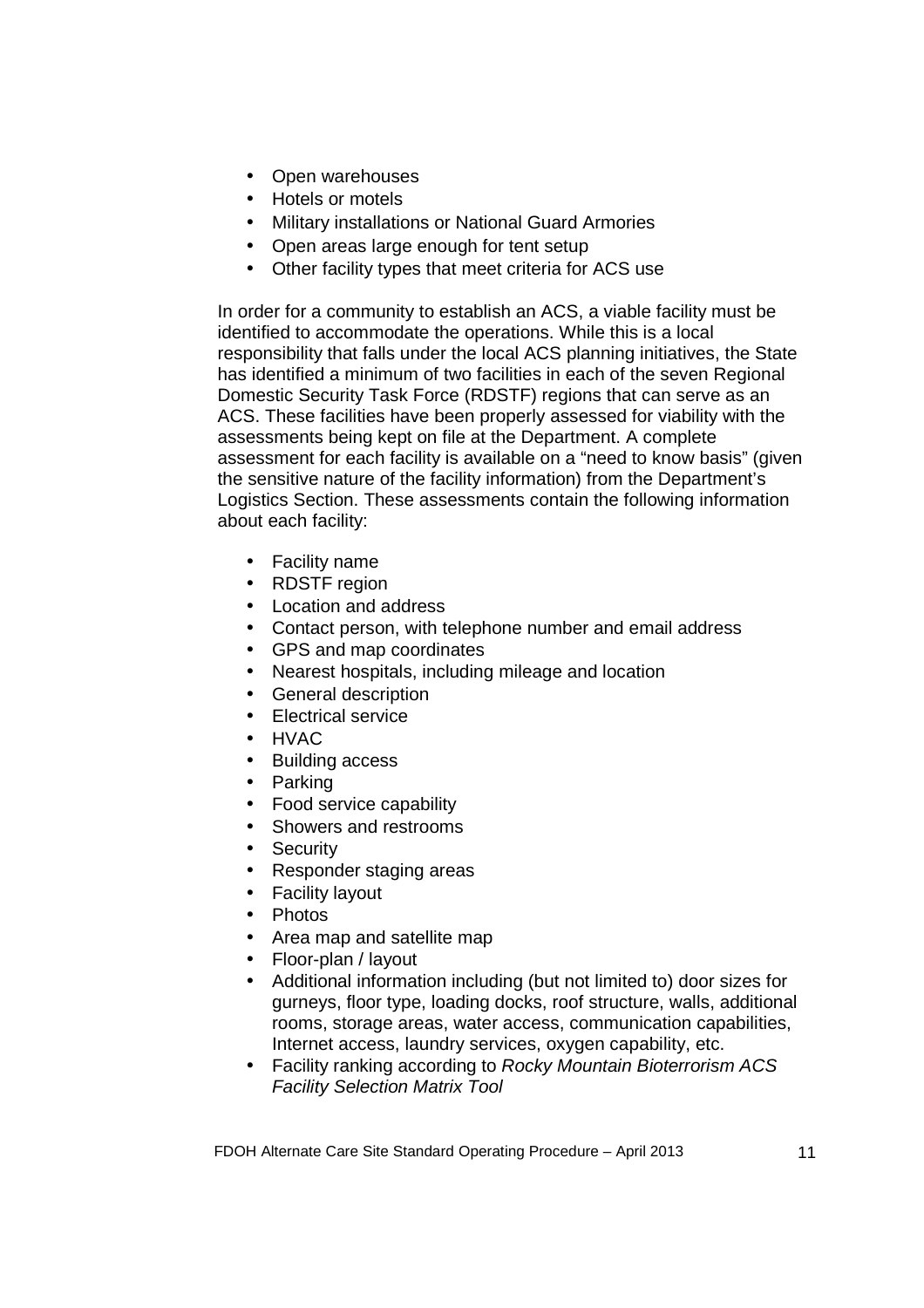In a large-scale emergency, disaster, or pandemic, it may be necessary to establish multiple ACSs. As such, a variety of facilities may have to be pressed into service to function as an ACS. An assessment tool, titled the Alternate Care Site Selection Matrix Tool, for determining the feasibility of a particular facility for use as an ACS has been developed by the Agency for Healthcare Research and Quality and can be accessed at the link found in Attachment E, the "References" section of this SOP. This tool identifies important criteria that a facility must meet to serve as an ACS and assists the user with assessing a facility for its viability as an ACS.

In the event that an ACS must be expanded to the extent that federal assistance is needed, the FDOH may request a Federal Medical Station (FMS) response from the United States Department of Health and Human Services – Centers for Disease Control and Prevention, Division of Strategic National Stockpile. The FMS is a federal, deployable all-hazards medical asset designed to provide surge capacity support for a State, tribal, or local healthcare agency in response to a catastrophic event. The FMS can provide medical special needs sheltering, inpatient non-acute treatment, and support to quarantine missions. The FMSs have minimum space and other criteria that must be met for deployment. Host criteria, planning layouts, and other details for a FMS setup can be found in Attachment B of this SOP.

#### **2) State Medical Response System (SMRS) Role in ACS Operations:**

One of the components of the Department's response to support the implementation and operation of local alternate care sites is the State Medical Response System. The SMRS provides medical surge care to the survivors of and responders to a Florida disaster, and supports ESF 8 infrastructure and operations for regional and local jurisdictions where the public health and medical infrastructure is compromised due to a disaster. If assistance is needed for the initiation and/or operation of an ACS, activation of the SMRS can be requested. The SMRS teams possess a complement of equipment and supplies that can be used to get an ACS established. Further, the initial arriving State Medical Response Team (SMRT) members can make an assessment on what additional resources will be needed for the operation of the ACS and forward that information back to the appropriate resource coordination personnel. Supplies and equipment appropriate to ACS operations are available for response through SMRS activation.

If an ACS requires the use of a "tent" type of facility, one of the three Department mobile field treatment units can be requested. These 50-bed "Western Shelter Gate Keeper System" units are climate controlled, are positive/negative pressure capable and contain the necessary equipment to establish a tent-based treatment unit in the field. The mobile field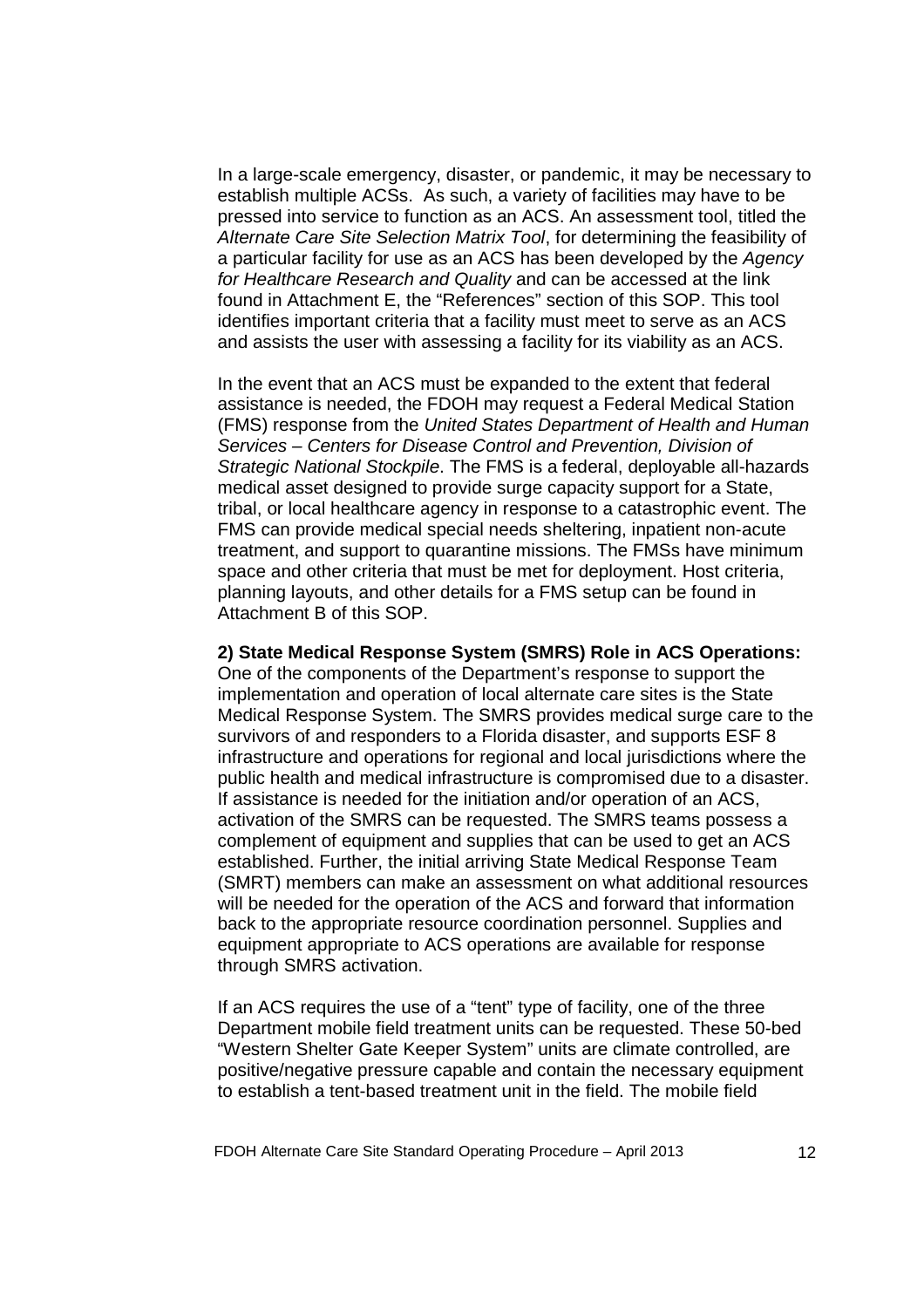treatment units are activated through the SMRS. These units are located in South, Central, and North Florida.

SMRT Locations

Region 1 – Okaloosa County

Region 2 – Leon County (cache but no personnel)

Region 3 – Duval County

Region 4 – Pinellas County

Region 5 – Orange County

Region 6 – Charlotte County

Region 7 – Broward County

Florida Advanced Surgical and Transport Team (FAST) – Broward County

Requests for SMRS assets are processed through local emergency management. Requests are then forwarded to the State Division of Emergency Management in accordance with procedures established in the State of Florida Comprehensive Emergency Management Plan (CEMP). This includes the development of an approved "mission" with an associated mission number in the Division of Emergency Management's (DEM) EM Constellation System. Details on SMRS operations, including the roles and responsibilities of the SMRTs, can be found in the State Medical Response System Standard Operating Guide.

**3) Alternate Care Site Staffing:** One of the greatest challenges local communities will face in the establishment and operation of an ACS is staffing. If assistance from the State is requested, there is a good possibility that additional staffing resources will be part of the request. Sources of staffing for an ACS include, but are not limited to:

- Hospital personnel
- County Health Department personnel
- EMS personnel
- Fire Department personnel
- Private physicians and nurses
- Skilled Nursing Facility (SNF) and Assisted Living Facility (ALF) personnel
- Nursing and allied healthcare students
- State Medical Response Teams (SMRT)
- Private ambulance companies
- Community Emergency Response Teams (CERT)
- Medical school staff and students
- Medical Reserve Corps (MRC)
- Community healthcare workers
- Specialized local and regional response teams
- Volunteer service agencies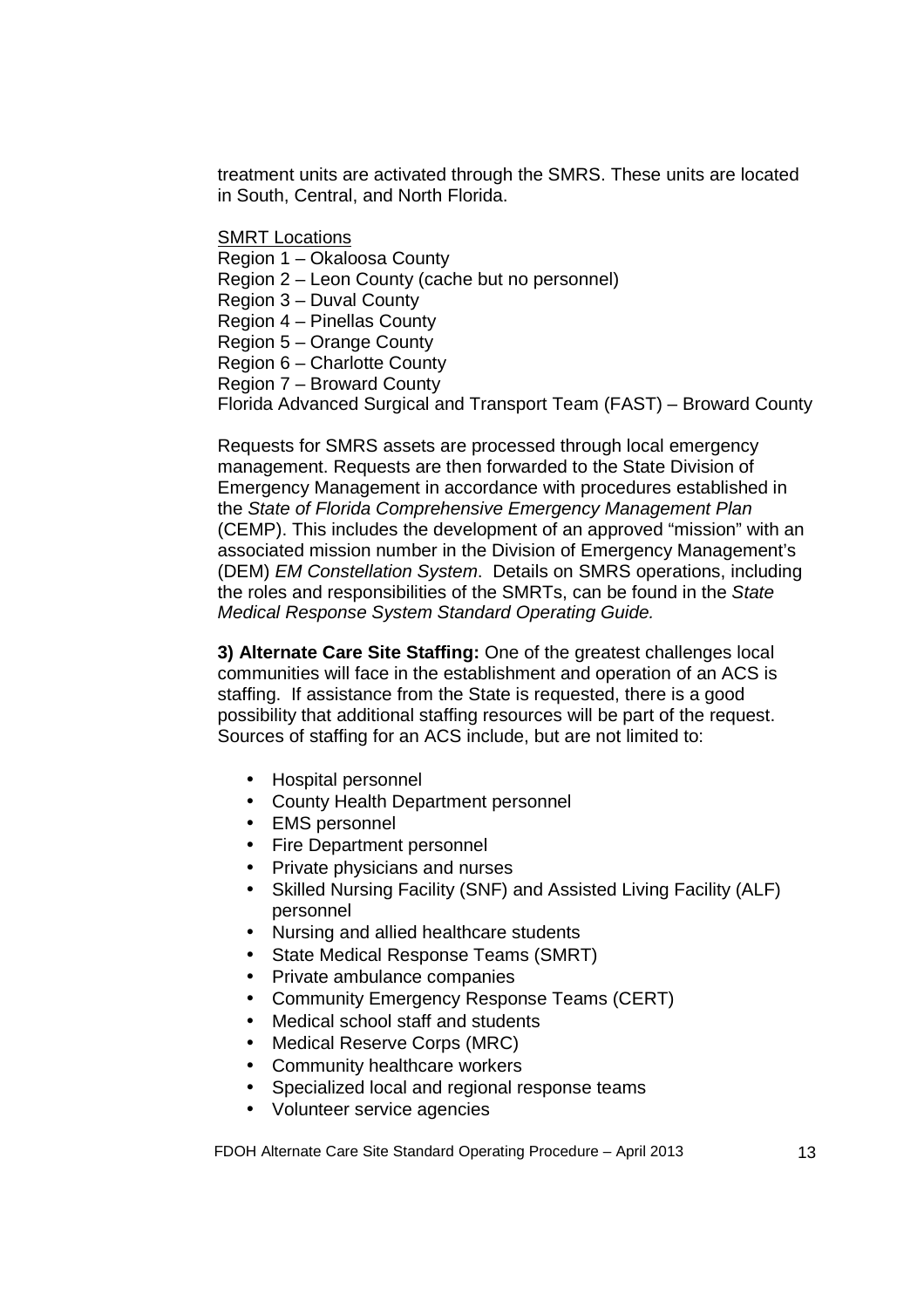In large-scale emergencies or disasters that involve a federal response, additional staffing (or staffing support resources) may be available from:

- USPHS Commissioned Corps
- National Disaster Medical System (NDMS)
- Strategic National Stockpile (SNS)
- Federal Medical Stations (FMS)
- Department of Veterans Affairs (VA), the Department of Defense (DoD), and other federal agencies
- Medical Reserve Corps (MRC)

#### Suggested Medical Staffing

Table 3, below, shows a sample ACS medical staffing configuration for a 50-bed unit, based on a 12-hour shift. Recommended staffing is listed for infectious, non-infectious, and quarantine scenarios. It should be noted that this is medical staffing and that organizational staffing, including command personnel, will be in addition to the numbers listed in Table 3.

| <b>Class</b>                 | <b>Infectious</b> | <b>Non-Infectious</b> | Quarantine     |
|------------------------------|-------------------|-----------------------|----------------|
| Physician                    |                   |                       |                |
| Physician extender (PA/NP)   |                   |                       |                |
| RNs or RNs/LPNs              | 6                 | 6                     |                |
| Health technicians           |                   | 6                     |                |
| Unit secretaries             |                   | 2                     |                |
| <b>Respiratory Therapist</b> |                   |                       |                |
| Case Manager                 |                   |                       | O)             |
| Social Worker                |                   |                       |                |
| Housekeepers                 |                   |                       |                |
| Lab Personnel                |                   |                       |                |
| Medical Asst/Phlebotomy      |                   |                       |                |
| <b>Food Service</b>          |                   |                       | 2              |
| Chaplain/Pastoral            |                   |                       |                |
| Day care/Pet care            |                   |                       |                |
| <b>Volunteers</b>            |                   | 4                     |                |
| Engineering/Maintenance      | 0.25              | 0.25                  |                |
| Biomed-to set up equipment   | 0.25              | 0.25                  |                |
| Security                     | 2                 | 2                     | $\overline{2}$ |
| Patient transporters         | $\overline{2}$    | $\overline{2}$        | $\Omega$       |

#### **Table 3 – Recommended ACS Medical Staffing – 50-bed – 12-hour shift**

Table 3 is from the Rocky Mountain Regional Care Report for Bioterrorism Events published by the Agency for Healthcare Research and Quality.

FDOH Alternate Care Site Standard Operating Procedure – April 2013 14 **4) Alternate Care Site Credentialing:** Acquiring an adequate number of medical professionals to staff an ACS in a disaster situation may be quite challenging. As such, there may be a variety of standard, non-standard, and out-of-state personnel being utilized to cover staffing shortages. It will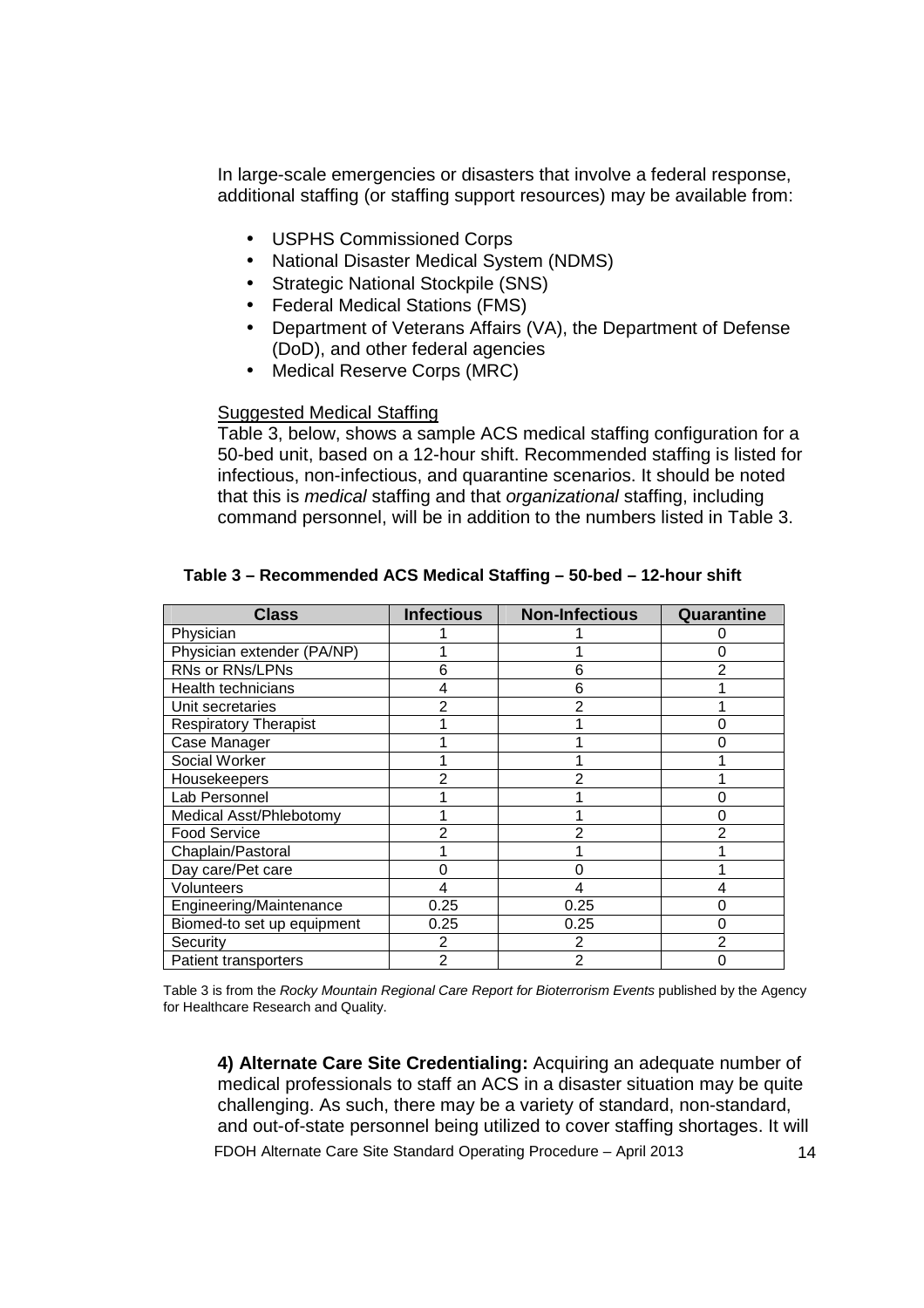be necessary to ensure that these individuals are properly qualified and credentialed for the work they will be asked to do. A credentialing process must then be in place with local access capability by ACS administrative personnel. One of the services the Department may be asked to provide in support of a local ACS operation is assistance in ensuring properly credentialed personnel are assigned to the site.

The Department uses the State Emergency Responders and Volunteers of Florida (SERVFL) system for managing public health and medical disaster responders (volunteers and staff teams). The system is based on standards and guidelines recommended by the Assistant Secretary for Preparedness and Response (ASPR) for the *Emergency System for* Advance Registration of Volunteer Healthcare Professionals (ESAR-VHP) program. At a minimum, the credentialing process should be able to verify the following information:

- 1. Name
- 2. Address and contact information
- 3. Agency affiliation
- 4. Licensure
- 5. Level of training
- 6. Level of experience
- 7. Any pending legal action
- 8. Qualification for assigned task

Non-affiliated volunteers will be sent to the American Red Cross or other sanctioned volunteer coordinating agencies for screening and credentialing prior to being utilized. At a minimum, a screening for criminal history and state professional licensure will be completed. Non-affiliated volunteers must work under the direct supervision of an affiliated volunteer or staff member.

**5) Alternate Care Site Equipment and Supplies:** As with many of its support operations during large-scale emergencies or disasters involving a medical component, the Department would likely be called upon to provide a great deal of assistance to communities through logistical operations. Included would be the provision of equipment, medical supplies, and pharmaceuticals to established ACSs. Original equipment/supply lists, developed for the former "Alternative Medical Treatment Site (AMTS) caches" that were located in each of the 7 RDSTF regions, demonstrate the types and numbers of equipment and supply items needed for an ACS operation. A list of these items can be found in the State's Alternate Care Site Operational Guidance document. The SMRTs now carry these items as part of their overall cache of equipment and supplies. Supply and resupply will likely be needed for any extended ACS operations.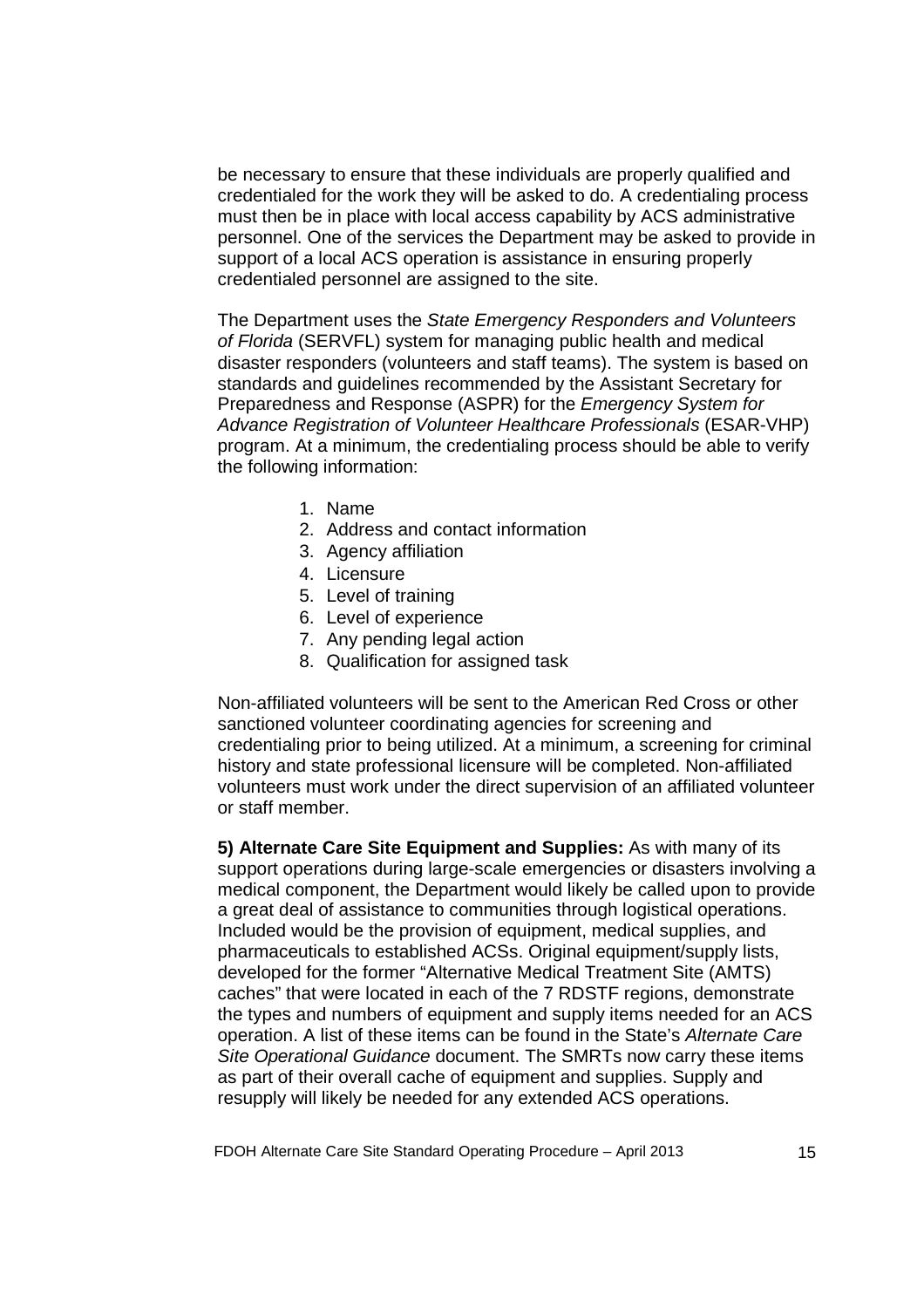Some regions may have ACS items cached at venues such as theme parks, stadiums, or other large event sites. For planning purposes, given that the Department may be called upon to assist with logistical resupply of a local ACS, estimated types and amount of supplies normally used in an ACS have been listed in Attachment C of this SOP, titled, "Recommended Supplies and Equipment for an ACS."

If requests are received, they will be processed in accordance with procedures detailed in the Logistical Support Annex. If such requests exceed the State's capability to keep up with demand, federal assistance from the Strategic National Stockpile may be requested by the State.

**6) Alternate Care Site Patient Tracking and Documentation:** Patient tracking at an ACS is not unlike the process used for a mass casualty incident. At the very least, the *triage tag system* will be used to track patients until a more detailed process is implemented, once administrative resources arrive at the ACS. When that occurs, standardized patient tracking forms can be used for the duration of the patient's stay at the ACS. Whatever system is used, it needs to be expedient so that tracking does not delay patient care.

The Department has implemented EM Systems as a statewide, standardized patient tracking system. If the State is requested to assist with the operation of an ACS, every effort should be made to incorporate the use of this system for the tracking of patients into and out of the ACS. If an ACS is open only long enough to properly decontaminate, triage, treat, and transport the patient to a hospital, charting may be delayed until a patient is seen at a hospital. For patients that remain at the ACS, medical personnel must officially document the patient's status and obtain patient information. If the patient stays at the ACS for treatment, a record must be kept to document the assessment and care that is provided. Administration personnel can begin the process early and then complete such charting at the out-processing point or transfer the information to the hospital with the patient when the patient is transported.

While documentation is an important part of ACS administration, obtaining information should not interfere with rapid decontamination, triage, assessment, treatment, or transport of patients.

**7) Alternate Care Site Activation and Support Sequence:** While every ACS activation will be different (dependent upon the location, scope, duration, and type of incident), there is a basic sequence that such activations will follow. Reviewing this sequence will help support personnel in determining when support would be requested. Listed below is an example of a sequence of events that would likely be encountered when an ACS is established and State assistance is requested (State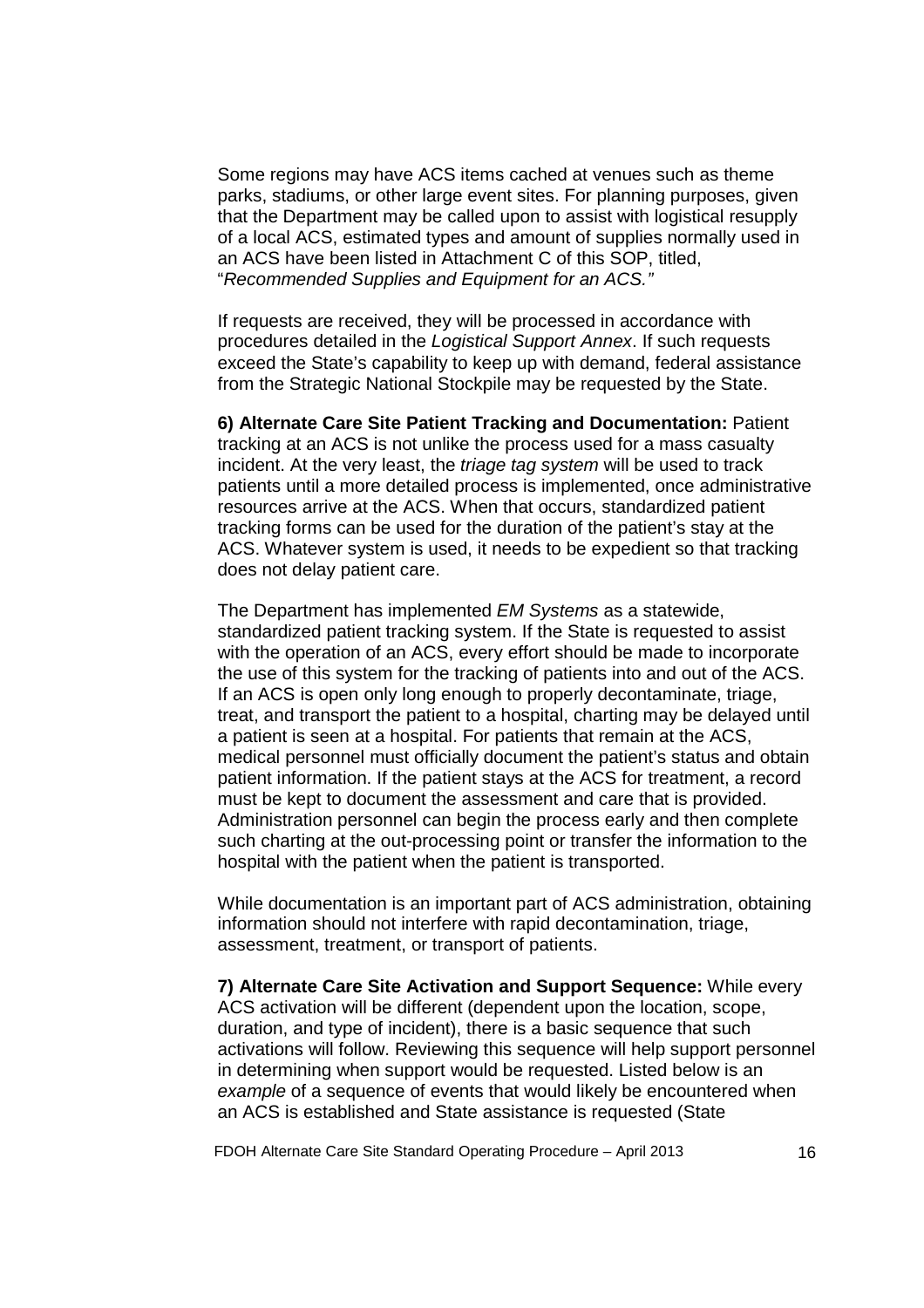assistance would likely commence at Step 15 for a State operated ACS and at Step 23 for local ACS support. Both of these steps are in **bold** type for easy recognition):

- 1. Incident occurs
- 2. Local units respond
- 3. Number of patients is determined to be unmanageable, creating a "surge" situation
- 4. The nearest hospital(s) is/are notified
- 5. Additional resources respond to the incident
- 6. A "mass casualty incident" (MCI) is declared, with additional hospital notification
- 7. The local MCI plan is activated
- 8. Mutual aid is initiated with local Emergency Management notification
- 9. The State Warning Point (SWP) is notified
- 10. Regional resources respond including any Metropolitan Medical Response System (MMRS) components
- 11. The FDOH Duty Officer is notified by the SWP and monitors situation, notifying the Emergency Coordinating Officer (ECO) and appropriate Department partners of the situation
- 12. Department Regional Emergency Response Advisors
- 13. (RERA) are notified with the RERA from the appropriate
- 14. Jurisdiction responding to provide intelligence on projected needs
- 15. Local hospitals initiate surge plans
- 16. The local jurisdiction recognizes medical surge will overwhelm capabilities of local hospitals

#### **17. The local jurisdiction determines an alternate care site is needed to assist with surge**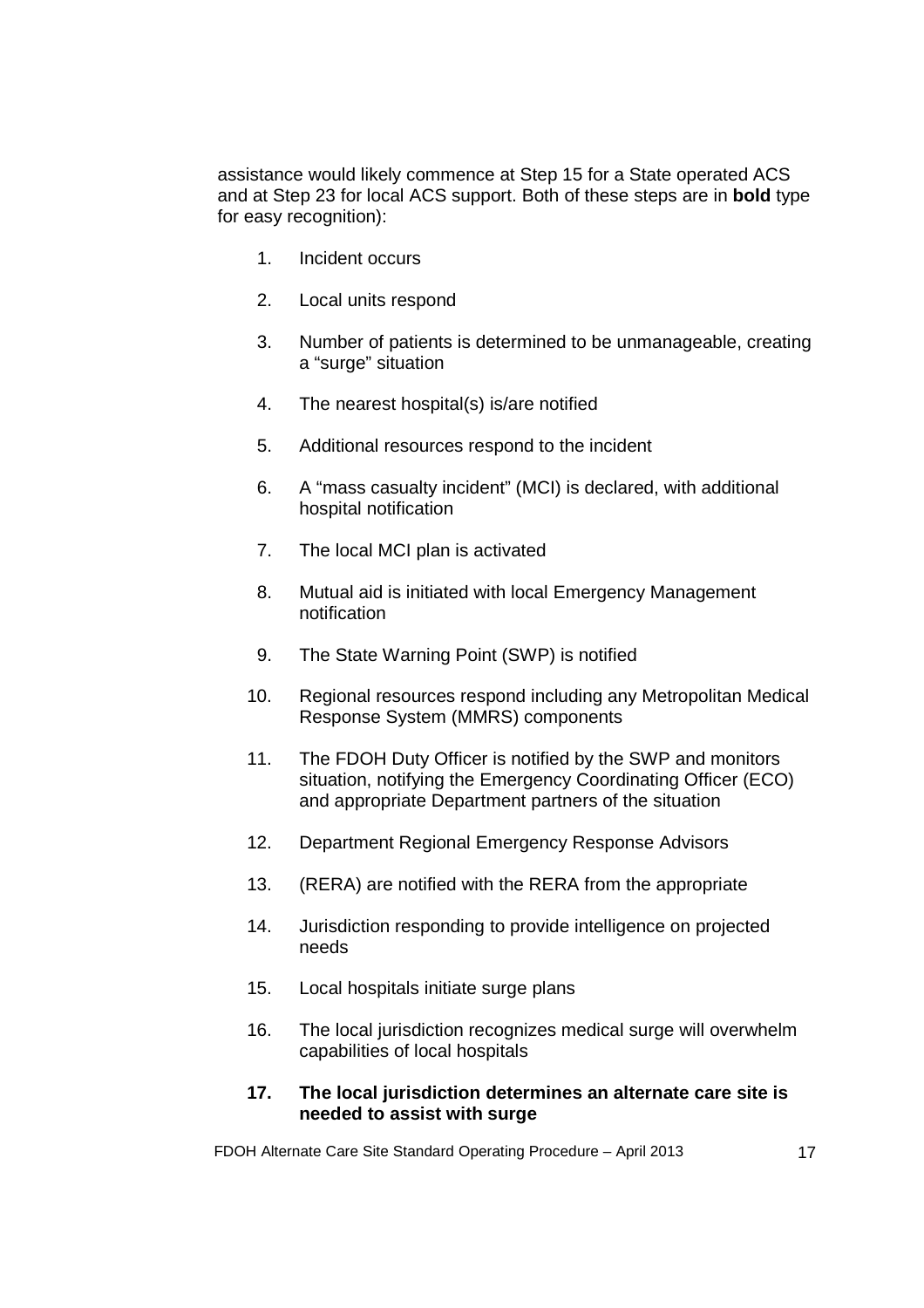- 18. The Local Emergency Operations Center (LEOC) activates to support the incident
- 19. Local County Health Department representatives fill a liaison role at the LEOC for ESF 8 issues
- 20. The local ACS Plan is activated and an ACS facility is identified
- 21. The local ACS is established
- 22. Local ACS plans and the Department ACS Operational Guidance document are referenced for guidance
- 23. If patient contamination is evident, local hazmat teams are notified for gross decontamination, hospitals are notified for activating internal decontamination procedures, and the ACS is set up to accommodate decontamination operations at the site
- 24. If appropriate, the Ambulance Deployment Plan is activated to provide additional transport resources

#### **25. The ACS operation requires State ACS-related cached materials or other assistance for start-up and/or operation**

- 26. State assistance is requested through a resource request channeled through Emergency Management
- 27. If appropriate, a disaster declaration is developed by DEM for the Governor's signature with input from the Department Surgeon General and ESF 8 ECO
- 28. As appropriate, the area's Regional Domestic Security Task Force is activated to act as a facilitator for additional resources that might be needed
- 29. ESF 8 establishes contact with appropriate local agency to obtain details of the requested assistance
- 30. The FDOH EOP Base Plan is activated
- 31. Patient tracking, if not already initiated, is established using EM **Systems**
- 32. ESF 8 agencies are contacted for notification and possible assistance purposes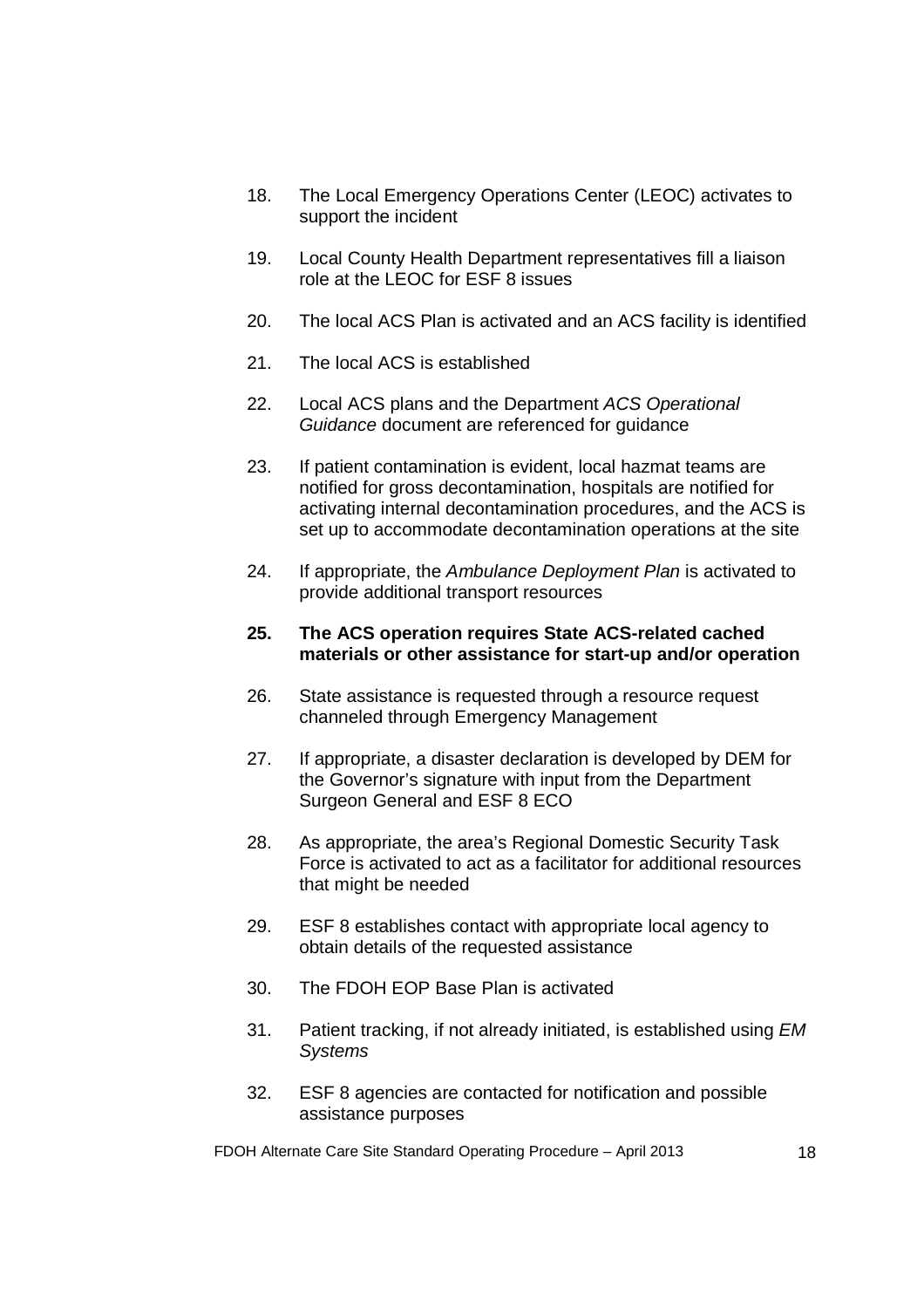- 33. As needed, additional SEOC ESFs are notified, activated, and staffed to support the local operation
- 34. Appropriate resources are deployed to the ACS
- 35. The Department internal process for emergency response is activated with decisions being made as to what "cells" need to be activated in support of the ACS
- 36. SMRT and/or other state resources are deployed for assistance
- 37. If the situation escalates or exceeds state capabilities to support the incident, EMAC or federal resources are requested
- 38. ESF 8 at the State EOC coordinates the state, EMAC, and federal assistance
- 39. Continuing ACS operation is supported by ESF 8
- 40. The medical surge problem begins to subside
- 41. A demobilization plan is put into effect and resources are released. As part of the demobilization plan, equipment and unused resources are returned to their normal locations and supply stocks are made whole in preparation for the next incident
- 42. Medical surge incident ends, the ACS is closed, and state support operations return to normal status
- 43. An After Action Report is initiated to capture "lessons learned" on the State ACS support operations

If an ACS is activated because a facility has been compromised and has to be evacuated, or if the incident is a pandemic with long-term implications, etc., the process will be markedly different. If the incident is of a very significant nature, the ESF 8 Community Stabilization and Patient Movement Plan may need to be further activated to support the critical health and medical components of the community. (When completed, a copy of the Community Stabilization and Patient Movement Plan will be available on the Department's website.)

**8) Alternate Care Site Logistical Support:** An ACS may become a primary source for medical care during a disaster. If such an eventuality occurs, the most likely request for assistance would come in the form of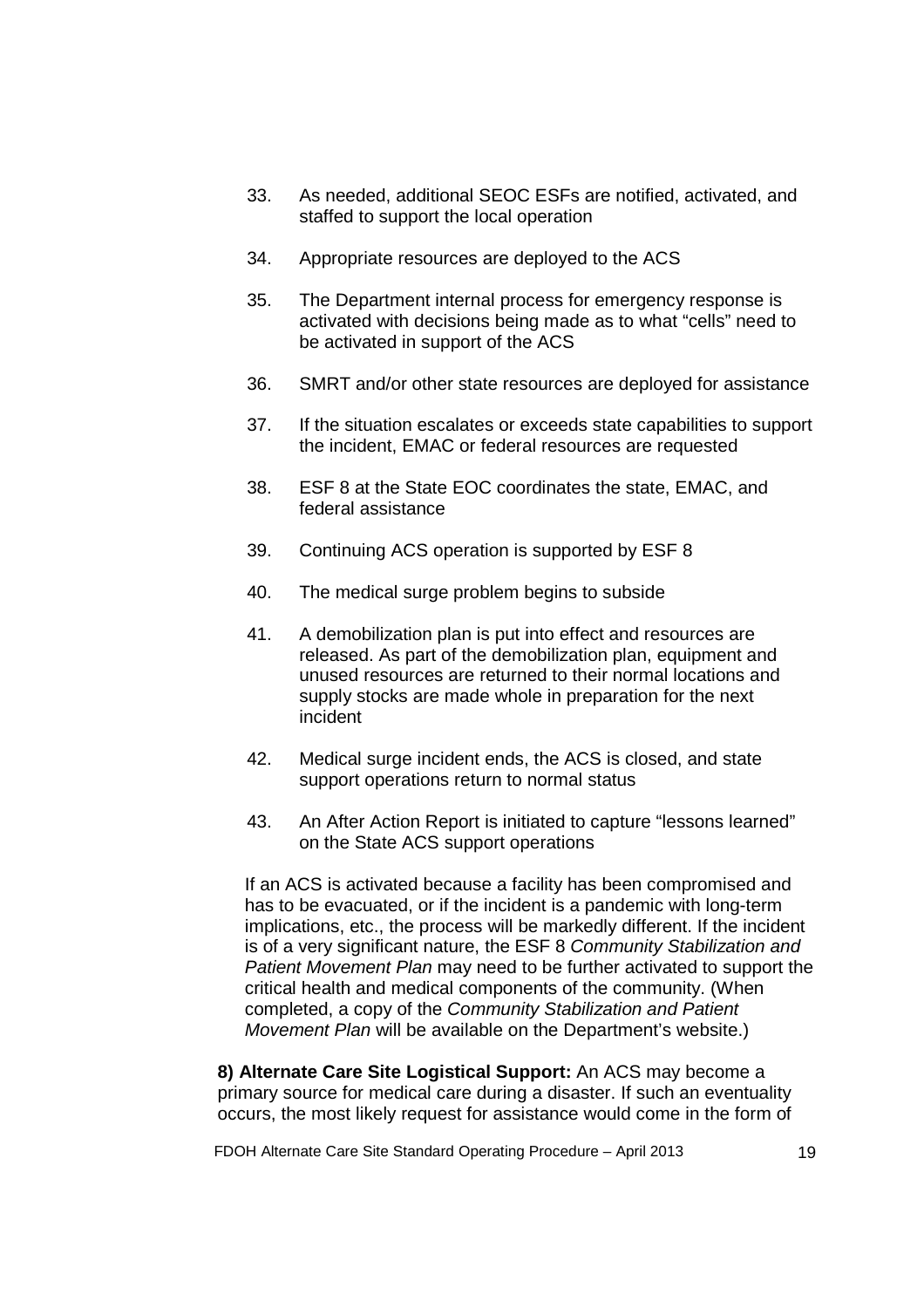logistical support. The process for such support is contained in the Department's Logistical Support Annex.

**9) Alternate Care Site Transportation:** One key element of ACS operations will be adequate transportation of patients. While local resources will be assigned to this task, if an incident becomes large-scale it may be necessary for the Ambulance Deployment Plan to be activated to provide additional transportation resources. A copy of this plan is available on the Department's website.

**10) Alternate Care Site State Support Organization:** If the Department is contacted for ACS assistance, it will be useful, for planning and operational purposes, to obtain key information about the incident and local plans for ACS initiation/operation. Included would be such information as:

- Incident type
- Facility selected, including address and contact information
- ACS type
- Expected number of casualties
- Expected duration
- Other information that would assist the State in its support role

An Alternate Care Site State Support Worksheet has been developed to capture operational detail about a locally established ACS. A copy of the worksheet can be found in Attachment A of this SOP.

**11) Florida Department of Health Operated Alternate Care Sites:** A situation may arise whereby a local community is not able to establish a needed ACS. In such situations, as part of the State's responsibilities in the Community Stabilization and Patient Movement Plan, the Department and ESF 8 will need to be ready to establish and operate a local ACS. Operational details for initiating, operating, and demobilizing an ACS can be found in the FDOH guidelines titled, Alternate Care Site Operational Guidance. This guidance includes a "Quick Start Guide", which provides basic procedures for quickly getting an ACS operational. The Department will need to work closely with the impacted community in identifying the ACS location, size, scope of service, and expected duration. Every effort should be made to garner local resources to provide ACS services and then augment them with Department resources.

**12) Alternate Care Site Demobilization:** Once the need for an ACS is over it will be necessary to demobilize the site. This would include (but is not limited to) the following:

• Creation of a Department internal demobilization plan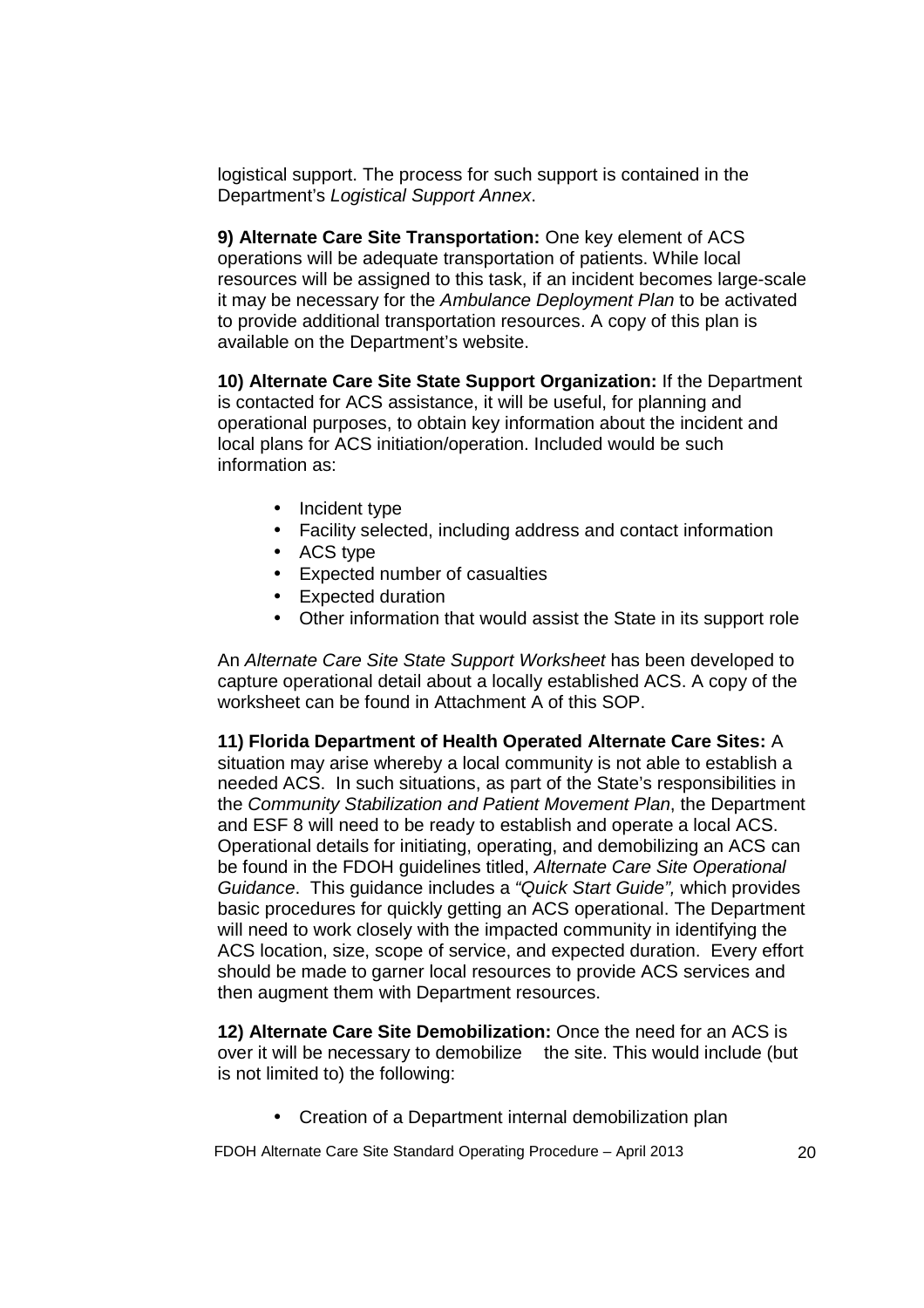- Out-processing of all patients
- Forwarding of records to the proper authority
- Performing follow-up maintenance on equipment including repairs and decontamination
- Cleaning and returning the facility in its normal condition to the owner
- Returning equipment and supplies to their original location
- Restocking supplies used in ACS operations
- Completion of all appropriate documentation
- Announcement to the public and all impacted agencies that the ACS is being demobilized
- Notification to all affected parties that the ACS is being closed
- Demobilization of all Department operational "cells" and the return to normal operations
- Generation of an After Action Report on Department ACS support operations

The Department responsibilities in the demobilization process will likely focus on the return of equipment and supplies to their storage locations and ensuring that all response resources are returned to a posture so they are ready for the next incident. Inventory tracking systems can aid this process.

### **5. Authorities and References**

### **A. Core Missions**

Appendix 8 of the State Comprehensive Emergency Management Plan identifies core missions of ESF 8. Alternate care sites may directly support the following core missions:

Mission 2: Coordinate and support stabilization of the public health and medical system in impacted counties.

Mission 4: Monitor and coordinate resources to support care and movement of persons with medical and functional needs in impacted counties.

### **B. Florida Statues**

- Chapter 20.43(2)(a), Florida Statutes, Surgeon General
- Sec. 20.43(3)(f), Florida Statutes, Division of Emergency Medical **Operations**
- Chapter 154, Florida Statutes, Public Health Facilities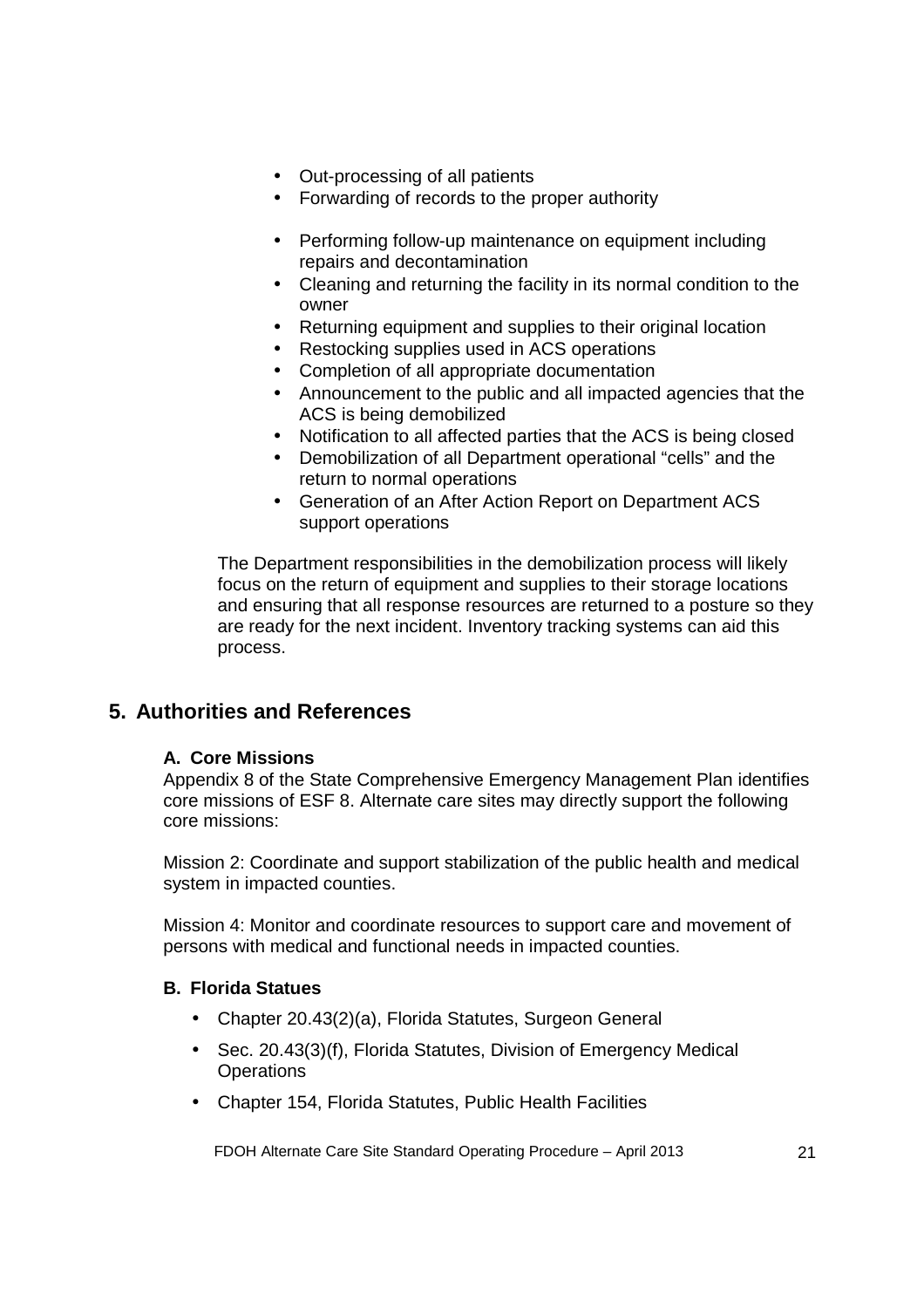- Chapter 252.365, Florida Statutes, Emergency Management
- Sec. 252.35(2)(e), Florida Statutes, Cooperate with presidential and federal emergency directives
- Sec. 252.35(2)(g), Florida Statutes, Work with state emergency management program regarding logistics activities.
- Chapter 318.0011, Florida Statutes, Public Health: General Provisions
- Sec. 381.0011(4), Florida Statutes, Cooperate with state and federal authorities to suppress communicable disease, illness, injury and hazards to human health
- Sec. 381.0011(14), Florida Statutes, Perform any other duties prescribed by law

### **C. Local Alternate Care Site Plans**

Local ACS plans on file with the Department can provide valuable information on local ACS operations. The list of counties with local ACS plans currently in place includes, but may not necessarily be limited to:

| Alachua County           | <b>Broward County</b>      | <b>Collier County</b>     |
|--------------------------|----------------------------|---------------------------|
| Desoto County            | <b>Duval County</b>        | <b>Escambia County</b>    |
| <b>Flagler County</b>    | <b>Highlands County</b>    | <b>Hillsborough Count</b> |
| <b>Holmes County</b>     | <b>Indian River County</b> | Lee County                |
| <b>Leon County</b>       | <b>Manatee County</b>      | <b>Marion County</b>      |
| <b>Martin County</b>     | Miami-Dade County          | <b>Monroe County</b>      |
| <b>Okaloosa County</b>   | <b>Orange County</b>       | <b>Osceola County</b>     |
| Pasco County             | <b>Pinellas County</b>     | Sarasota County           |
| <b>Seminole County</b>   | <b>Sumter County</b>       | <b>Suwannee County</b>    |
| <b>Volusia County</b>    | <b>Walton County</b>       | <b>Wakulla County</b>     |
| <b>Washington County</b> |                            |                           |

### **D. Emergency Medical Treatment and Labor Act (EMTALA)**

EMTALA, and Medicaid/Medicare rules/issue, may impact ACS operations. Further information can be found by using the links in Attachment E, "References", titled, "EMTALA Requirements and Options for Hospitals in a Disaster" and "ACS Fact Sheet – Hospital ACSs During H1N1 Public Health Emergency."

County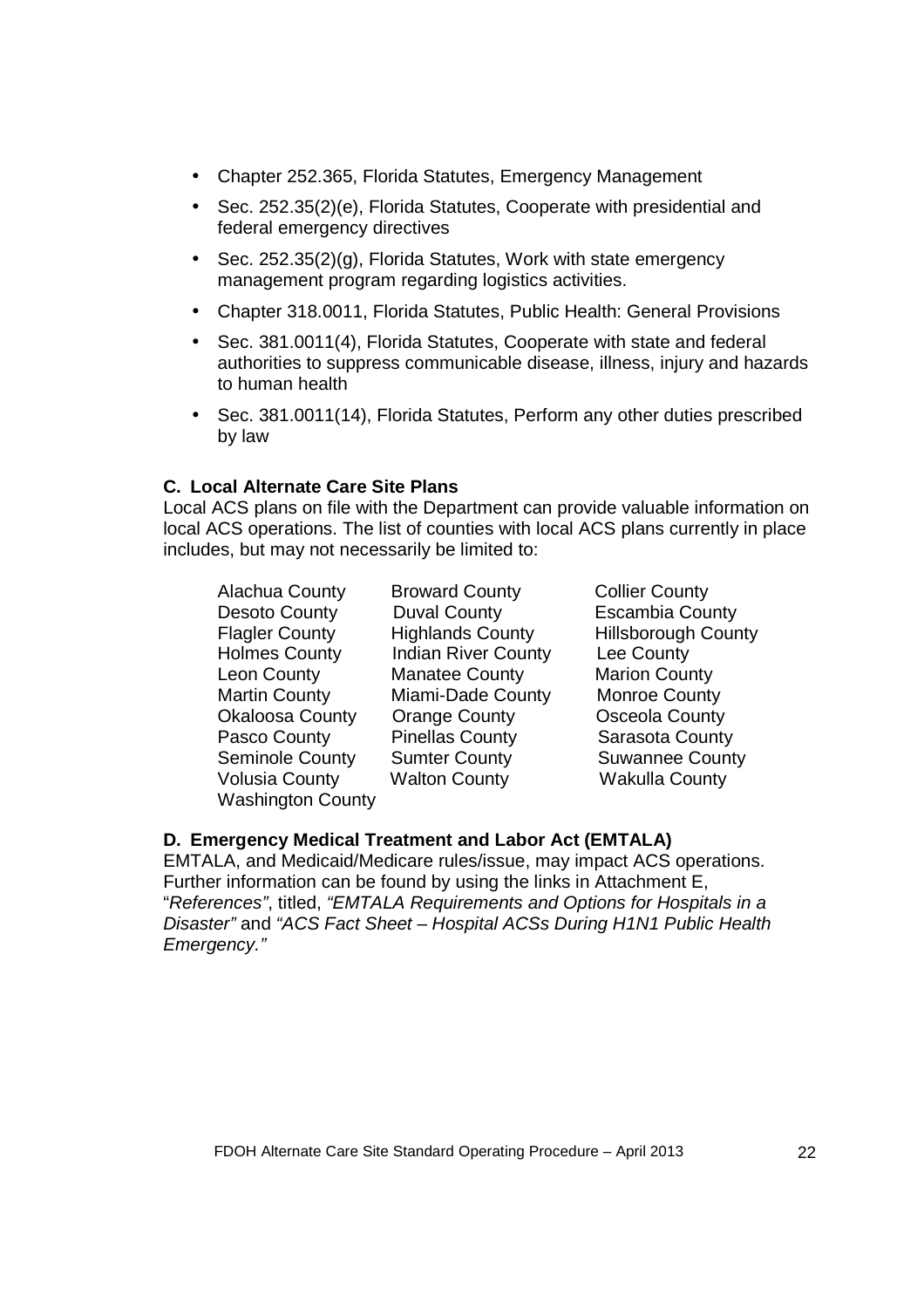# **6. Attachments**

# Attachment A – **Alternate Care Site Support Worksheet**

| <b>Florida Department of Health</b>    |       |                     |                     |             |                               |         |                          |
|----------------------------------------|-------|---------------------|---------------------|-------------|-------------------------------|---------|--------------------------|
| Alternate Care Site Support Worksheet  |       |                     |                     |             |                               |         |                          |
| Worksheet #:                           |       | Date:               |                     |             |                               | Time:   |                          |
| Person Completing Worksheet:           |       |                     |                     |             |                               |         |                          |
| Incident Type:                         |       |                     |                     |             |                               |         |                          |
| Incident Scenario:                     |       |                     |                     |             |                               |         |                          |
| Incident Address:                      |       |                     |                     |             |                               |         |                          |
| County:                                |       |                     |                     |             | <b>RDSTF Region:</b>          |         |                          |
| <b>ACS Local Point of Contact:</b>     |       |                     |                     |             |                               |         |                          |
| <b>LEOC Jurisdiction:</b>              |       |                     |                     |             |                               |         |                          |
| LEOC Phone #:                          |       |                     |                     |             |                               |         |                          |
| <b>LEOC Point of Contact:</b>          |       |                     |                     |             |                               |         |                          |
| County Health Department Jurisdiction: |       |                     |                     |             |                               |         |                          |
| Responsible RERA:                      |       |                     |                     |             |                               |         |                          |
| Nearest Hospital:                      |       |                     |                     |             |                               |         |                          |
| Other Involved Hospitals:              |       |                     |                     |             |                               |         |                          |
|                                        |       | <b>ACS LOCATION</b> |                     |             |                               |         | <b>ACS SCOPE</b>         |
| Facility Name:                         |       |                     |                     |             | Anticipated Duration          |         |                          |
| <b>Facility Address:</b>               |       |                     |                     |             |                               |         |                          |
| Facility GPS Coordinates:              |       |                     |                     |             |                               |         | Anticipated # Patients   |
| Facility Phone #:                      |       |                     |                     |             |                               |         |                          |
| <b>Nearest SMRT:</b>                   |       |                     |                     |             |                               |         | <b>DECON of Patients</b> |
| Nearest FDOH Identified ACS:           |       |                     |                     |             |                               | Y.      | $\sqrt{ }$<br>N          |
| ACS Type (from typing matrix)          |       |                     | 1                   |             | $\overline{c}$                | 3       | 4                        |
| <b>EMERGENCY DECLARATION</b>           |       |                     |                     |             |                               |         |                          |
| Local                                  | Y / N |                     | State               |             | Y / N                         | Federal | Y / N                    |
| <b>ACTIVATION</b>                      |       |                     |                     |             |                               |         |                          |
| Local EOC                              | Y / N | Level               | $1 \quad 2 \quad 3$ |             | ESF 8 ECO                     |         | Y / N                    |
| State EOC                              | Y / N | Level               | $\mathbf{1}$        | $2 \quad 3$ | SMRT ("first out" capability) |         | Y / N                    |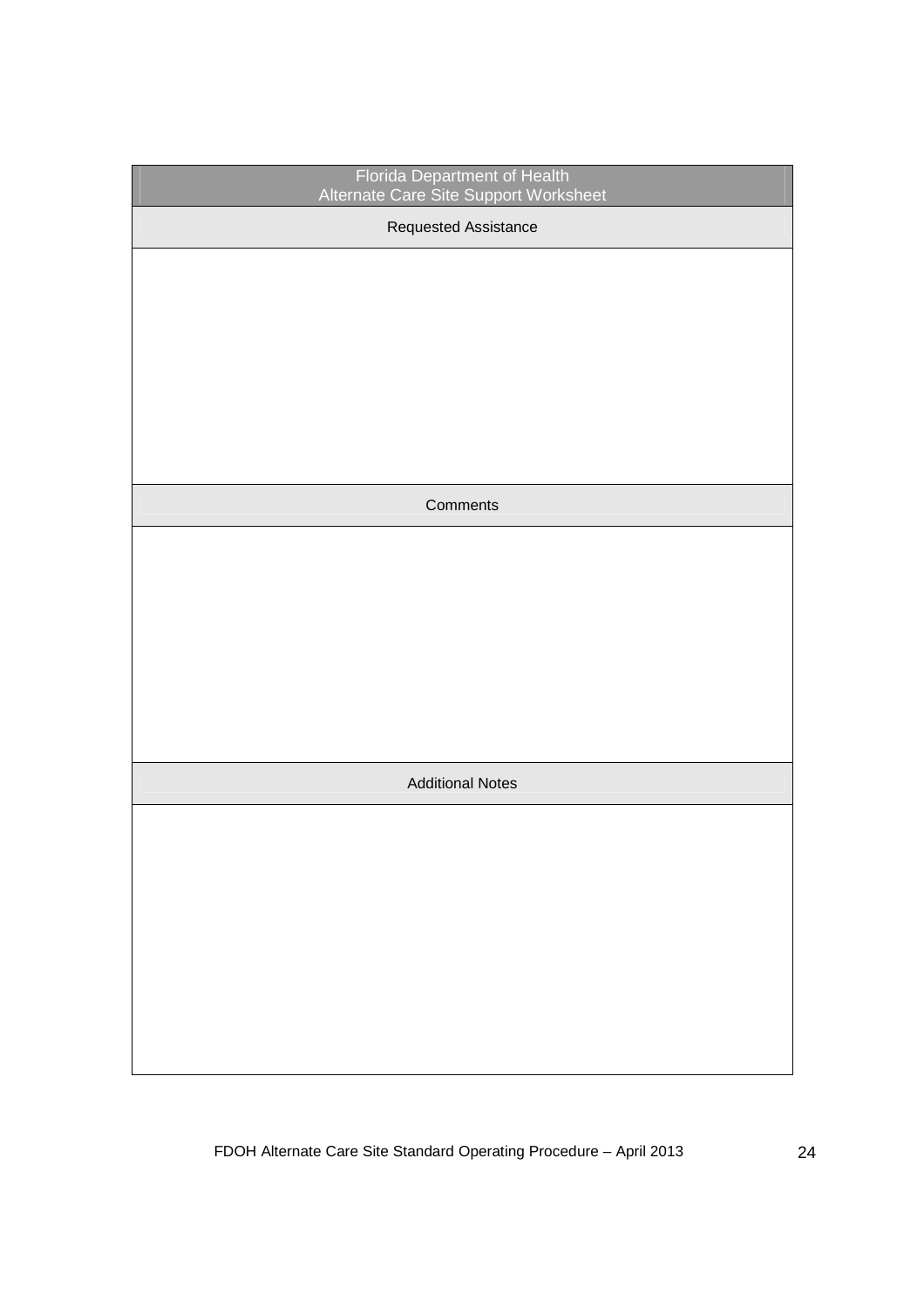### Attachment B – **Federal Medical Station Deployment Criteria**

### **Federal Medical Station (FMS) Profile**

### Purpose:

To help support overwhelmed communities in a mass casualty event by:

- Quickly turning a building of opportunity into a temporary medical shelter
- Responding a Division of Strategic National Stockpile/FMS logistical team for setup support
- Provide beds, supplies, and medicines to treat 250 patients for up to three days

### Additional details:

- Used for in-patient, non-acute treatment or to establish a quarantine facility
- Utilizes a "modular configuration"
- Scalable according to the size of the incident
- Modeled for all age populations
- Transported by air or ground for rapid maximum geographic distribution
- Assets are managed and deployed by the Centers for Disease Control and Prevention (CDC) Division of Strategic National Stockpile under the direction of the Department of Health and Human Services
- Local community is required to provide some operational support

### Configuration:

Each 250 bed FMS consists of three modules:

- 1. BASE SUPPORT Administrative, food service, housekeeping, basic medical and quarantine supplies, personal protective equipment, 5 bed units with 50 beds in each unit.
- 2. TREATMENT Medical/surgical items
- 3. PHARMACY Medications

### Methodology:

Technical teams from DSNS deploy with the FMS sets to provide set-up assistance. Federal, state, and local groups operate the stations. Most of the items in the set are expendable, with only a few recoverable items. Currently available FMS sets are "Type III" models and can be used for in-patient, non-acute treatment, or to establish a quarantine facility. Department of Health and Human Services and the Department of Homeland Security are developing other models, which will provide critical care, and special needs capabilities. State and local officials will locate and determine the suitability of an existing facility or structure that can be used as a FMS site.

### Criteria:

One FMS set requires a minimum of 40,000 square feet of enclosed, climate-controlled space with the following required features:

- Adequate loading ramps, materiel handling equipment (MHE), and parking
- Sufficient existing communications/IT support and power supply (with back-up)
- Support services, including food and water, waste disposal, medical oxygen, laundry, mortuary services, etc.
- Refrigeration and controlled substance storage
- FDOH Alternate Care Site Standard Operating Procedure April 2013 25 • Bathrooms and shower capability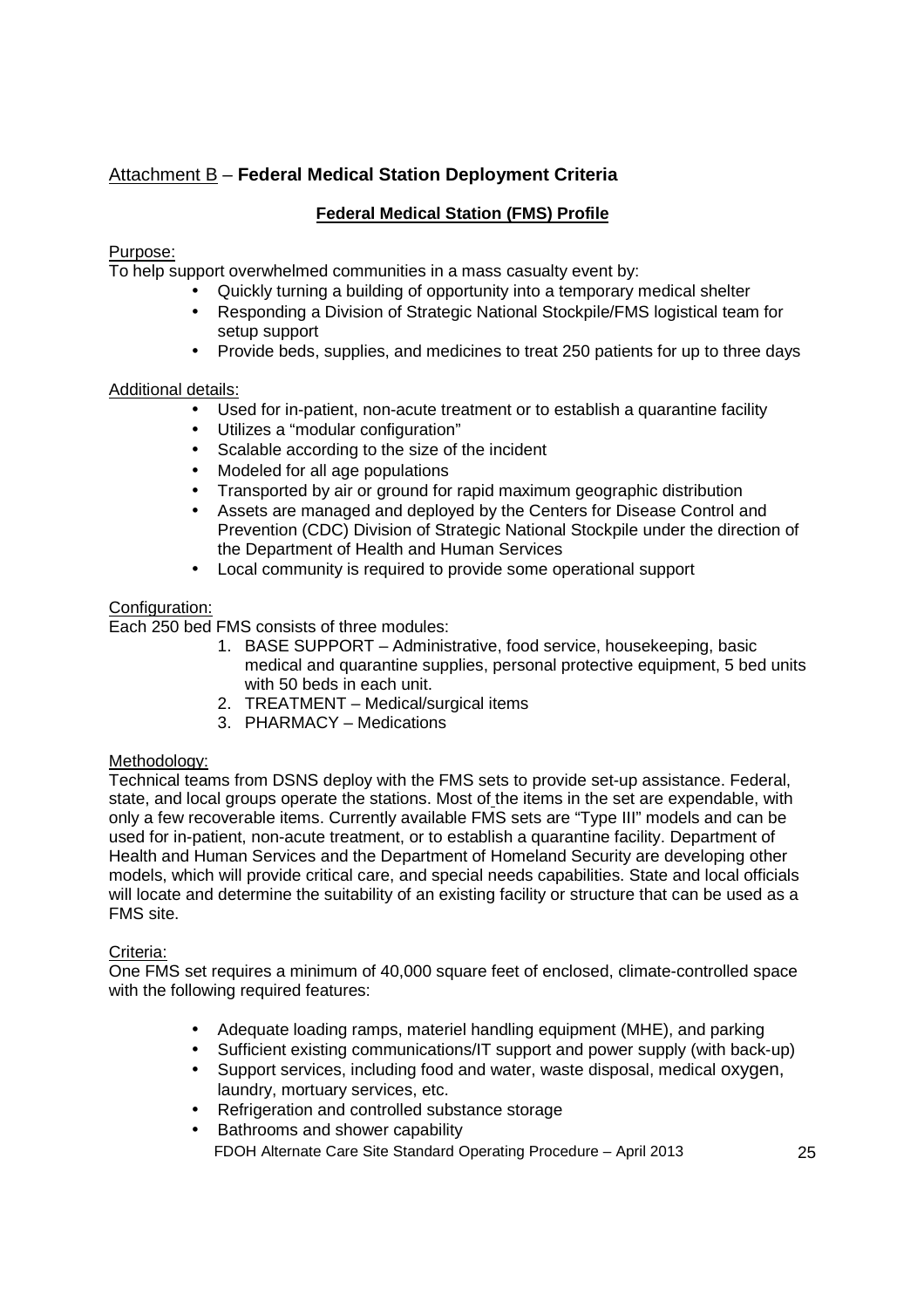- Billeting support for 150+ FMS staff
- **Security**

#### Layout:

FMS is typically deployed in 50-bed increments, up to 250 beds. It can be augmented with additional beds/cots if required. The following pages contain layout examples (in 50-bed increments) and the required amount of space in square feet. These layout drawings are for planning purposes and intended to identify functional areas and estimated space requirements. The general layout for FMS should maximize patient flow and provide efficient inpatient management services. The admission and disposition area is the focus of the initial patient presentation and/or final disposition and should be located at the main entrance of the building. The inpatient bed area should be centrally located to all functional areas within the FMS. The inpatient bed area should allow at least two feet of clear floor space between the "heads" of the beds. Side-by-side spacing between cots should be approximately 4 feet. The bed/cot spacing should not restrict routine patient care activities and there should be complete access to the patient and enough circulation space to allow movement of staff.

Support and storage areas are best arranged around the periphery or upper floors of the building. The FMS traffic pattern should allow rapid access to every area with a minimum of cross-traffic.

FMS layout space determinants revolve around the patient bed areas and functional support areas. The functional support area dimensions remain mostly the same in each configuration while the patient bed/nurses station space and the space for supporting staff grows with each increase in bed increment. The required space for the patient bed areas and support staff areas are depicted on the following layout pages. Functional support areas and their approximate dimensions are listed as follows:

| <b>AREA</b>                                           | <b>TOTAL SPACE REQUIREMENT</b>                                          |  |
|-------------------------------------------------------|-------------------------------------------------------------------------|--|
| Administration / Admission Area                       | 1614 sq ft (35 ft x 46 ft)                                              |  |
| Common Area                                           | 1170 sq ft (36 ft x 32.5 ft)                                            |  |
| <b>Waiting Area</b>                                   | 830 sq ft (25.5 ft x 32.5 ft)                                           |  |
| House Support                                         | 760 sq ft (35 ft x 22 ft)                                               |  |
| <b>Medical Support</b>                                | 1614 sq ft (35 ft x 22 ft                                               |  |
| Pharmacy Area                                         | 280 sq ft (35 ft x 8 ft)                                                |  |
| <b>Treatment Area</b>                                 | 1675 sq ft (35 ft x 48 ft)                                              |  |
| <b>Holding Area</b>                                   | 1425 sq ft (35 ft x 41 ft)                                              |  |
| <b>Staff Rest Area</b>                                | 600 sq ft (30 ft x 20 ft)                                               |  |
| Pallet Storage Area<br>(in aisles along edges of FMS) | 2718 sq ft                                                              |  |
|                                                       | Bio-Med / Morgue                                                        |  |
| Total                                                 | 1120 sq ft (35 ft x 32 ft)                                              |  |
| <b>Bio Med</b>                                        | 399 sq ft (18 ft x 22.5 ft)                                             |  |
| Morgue                                                | 100 sq ft (8 ft x 12.5 ft)                                              |  |
|                                                       | Staging Area: Encompassing Latrine / Patient Wash / Housecleaning Areas |  |
| Total                                                 | 925 sq ft (20 ft x 46.5 ft)                                             |  |
| Latrine                                               | 210 sq ft (21 ft x 10 ft)                                               |  |
| <b>Housecleaning Storage</b>                          | 45 sq ft (15 ft x 3 ft)                                                 |  |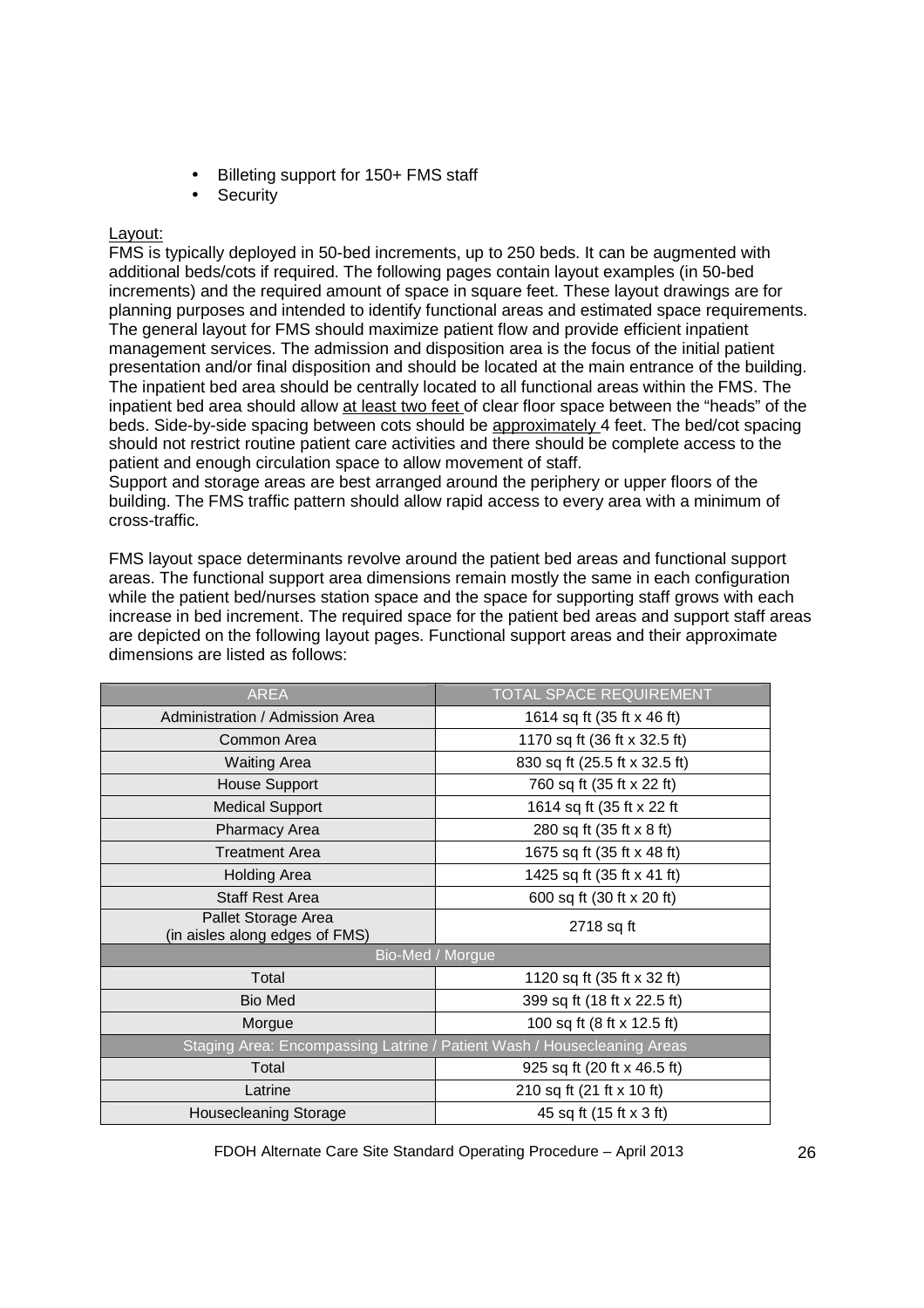See Diagrams, below, for examples.

For spacing planning estimates, use the following dimensions:

| <b>GENERAL SPACING</b>                |                             |  |  |
|---------------------------------------|-----------------------------|--|--|
| Aisle at "top" of station             | 448 sq ft (8 ft x 56)       |  |  |
| Large Aisle on "left" side of station | 1490 sq ft (149 ft x 10 ft) |  |  |
| Aisle on "right" side of station      | 780 sq ft (6 ft x 130 ft)   |  |  |

Walkways and Patient Bed areas: see following diagrams - For planning estimates, one "patient bed section" is approximately 456 sq ft (16 ft x 28.5 ft) when factoring ten 7-foot cots with 2 feet between the heads and 4 feet side by side spacing).

#### Other Factors to consider:

- Tri-wall shipping containers and pallets can be stacked or even disassembled to maximize space for other areas
- Patient walkways and aisles between patient bed "sections" must be a minimum of 8 ft wide to allow unencumbered maneuver of mobility-impaired persons and/or gurneys
- Storage and staging of dunnage

#### FMS Supply List

The FMS list of supplies is available from the Logistics Section. The supply list categories include the following:

- Pharmacy
- Pharmacy Hazard Items
- Reefer Items
- Controlled Substances
- Rapid Sequence Induction
- Base Treatment
- Special Needs
- Medical Care
- Bio-med Kit
- Personal Protective Equipment
- Emergency Treatment
- Nurse
- Administration
- Housekeeping
- Feeding
- Beds
- Bed Pack
- Hygiene
- General Supply

#### Planning Layouts

The following three pages show the layouts for 50, 100, and 250 bed FMSs.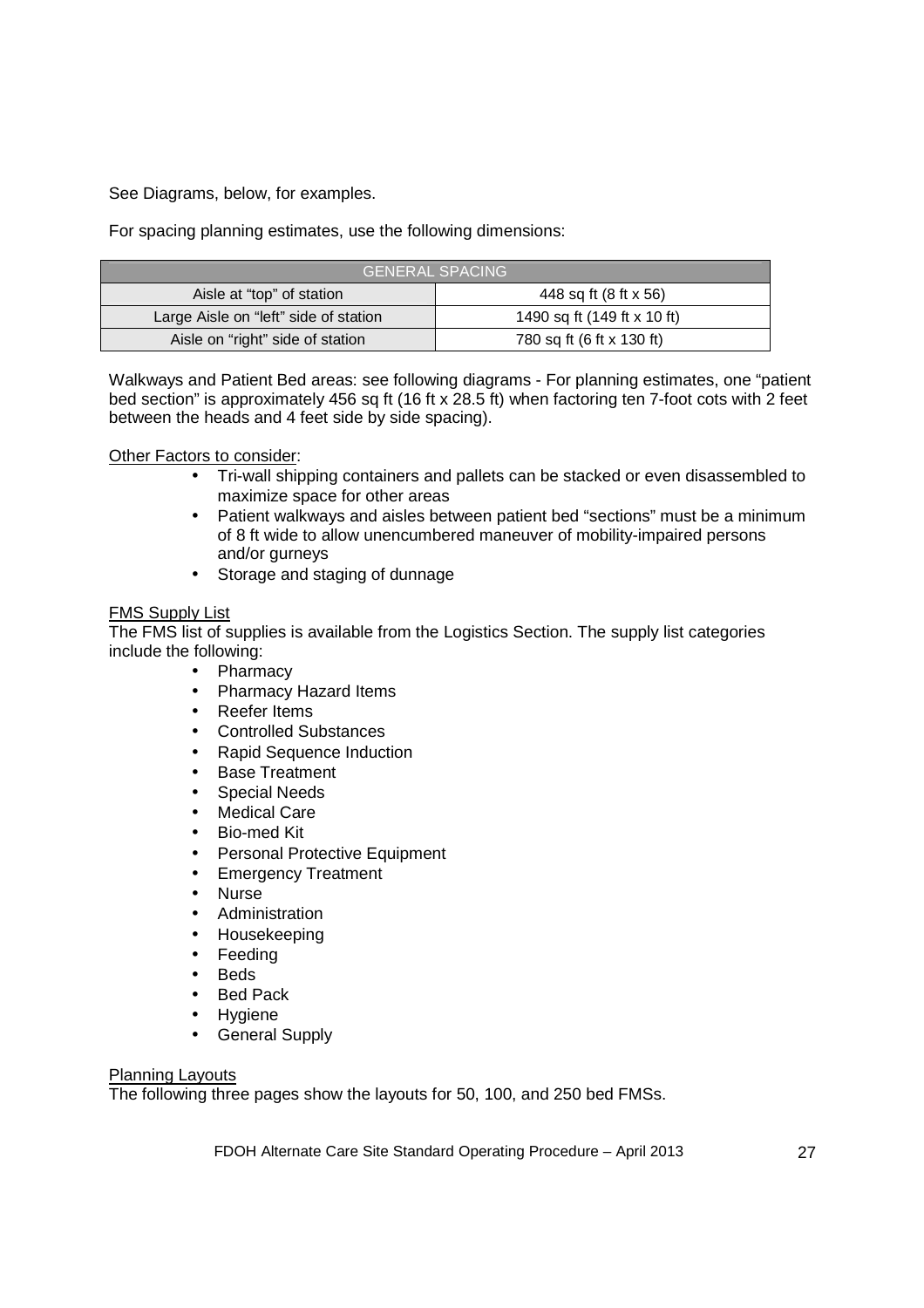#### 50-Bed Planning Layout Diagram

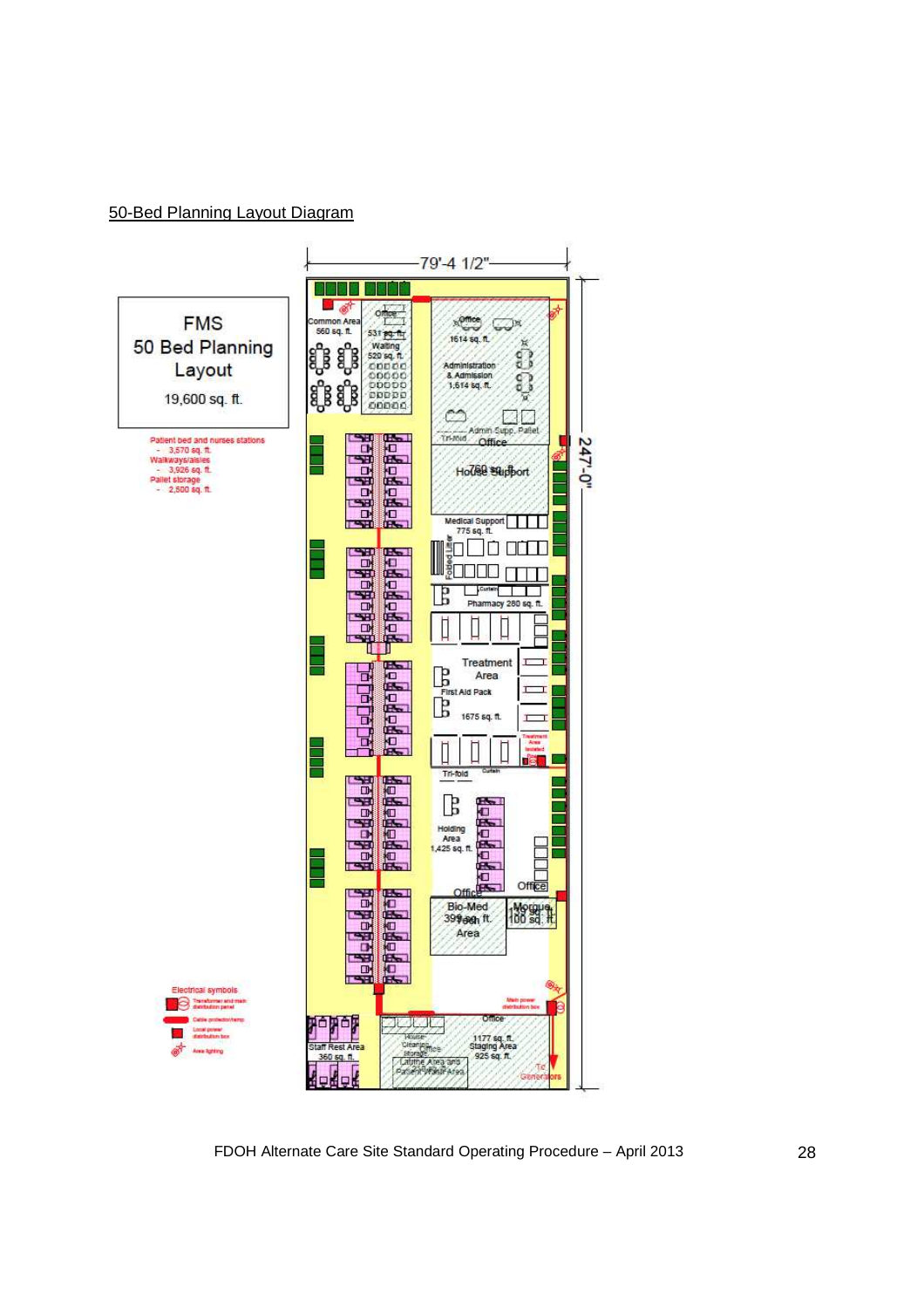### 100-Bed Planning Layout Diagram



FDOH Alternate Care Site Standard Operating Procedure – April 2013 29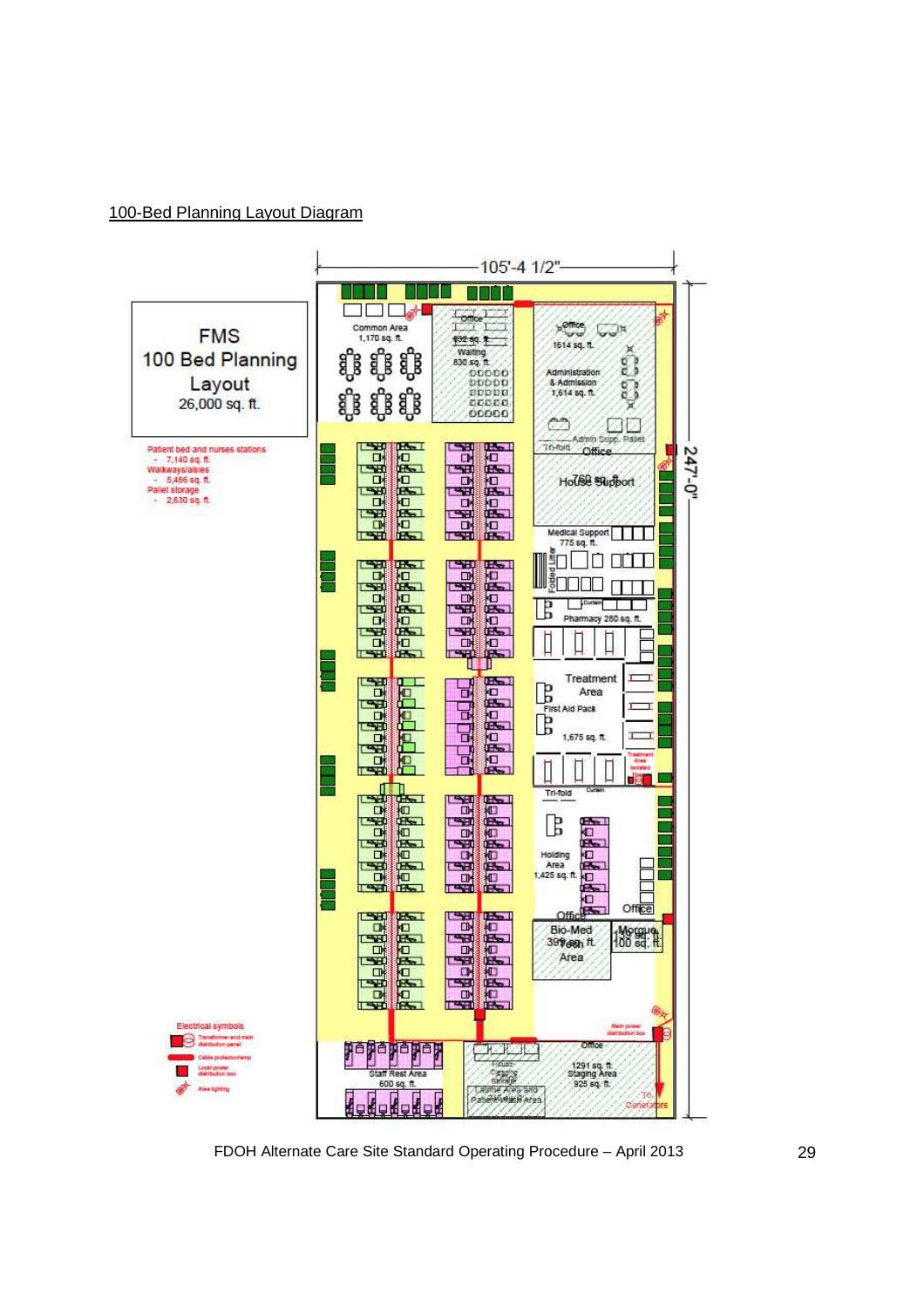| 250-Bed Planning Layout |  |
|-------------------------|--|
|                         |  |



FDOH Alternate Care Site Standard Operating Procedure – April 2013 30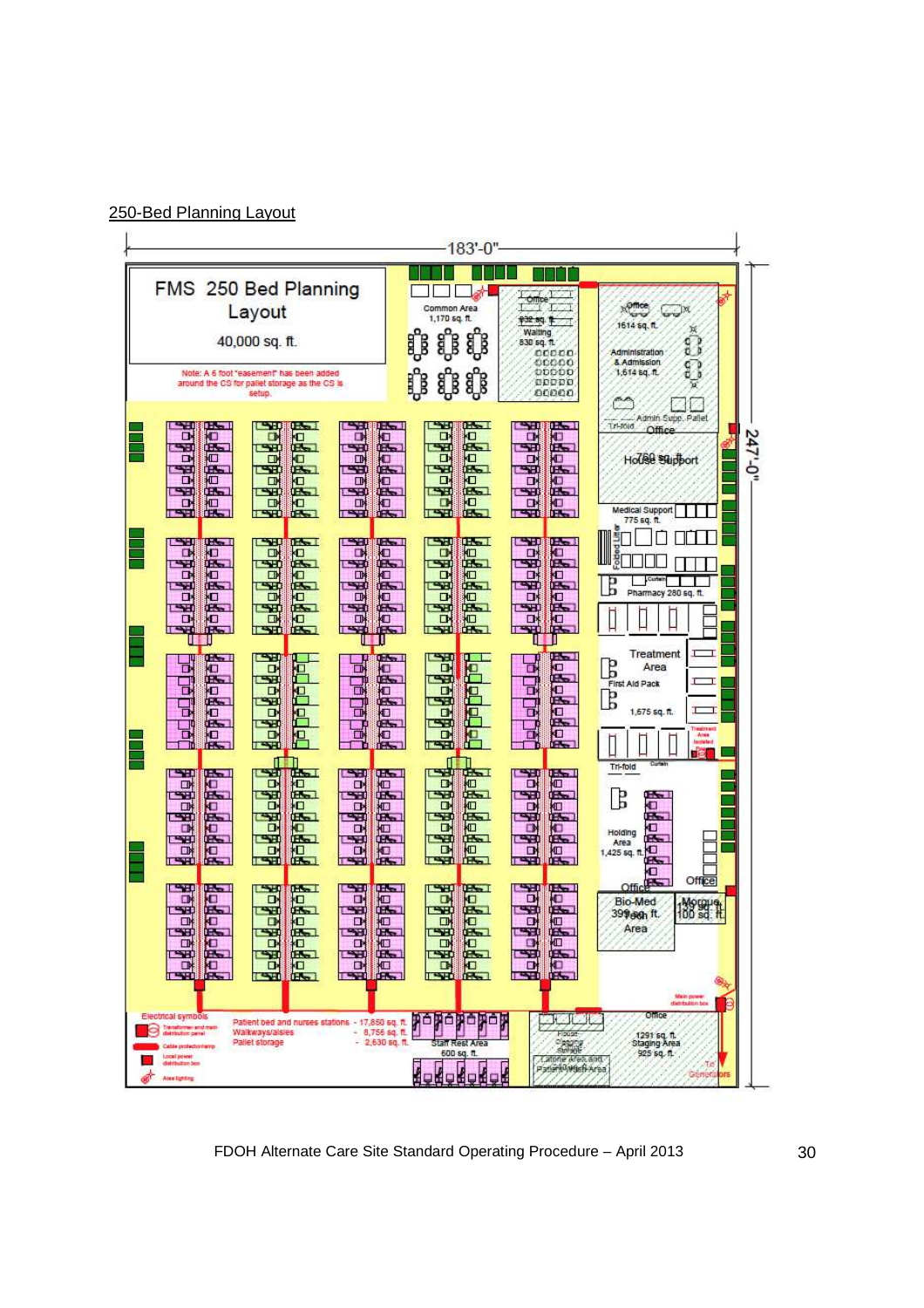### Attachment C – **Recommended Supplies and Equipment for an Alternate Care Site**

Estimated type and amount lists of ACS supplies have been developed by the U.S. Army Soldier and Biological Chemical Command (SBCCOM). These lists are contained in their document titled, "The Concept of Operations for the Acute Care Center" which was used to create the following tables which will provide a good sampling of equipment and supplies that the Department may be called upon to supply for ACS operations (50-bed application).

| <b>Equipment</b>                                                 | <b>Infectious</b> | Non-<br><b>Infectious</b> | Quarantine     |
|------------------------------------------------------------------|-------------------|---------------------------|----------------|
| <b>Automatic External Defibrillator</b>                          |                   |                           |                |
| Beds/Cots (with extra)                                           | 52                | 52                        | 52             |
| Chairs correlation with staffing level                           | 12                | 12                        | 4              |
| Desks correlation with staffing level                            | 6                 | 6                         | $\overline{2}$ |
| Fax Machine                                                      |                   |                           | ?              |
| Housekeeping Cart with supplies                                  |                   |                           |                |
| <b>Internet Email Access</b>                                     |                   |                           |                |
| <b>IV Poles</b>                                                  | 50                | 50                        | 0              |
| Linens (sheets/pillows/pillow cases/hand<br>towels/ bath towels) | 100               | 100                       | 100            |
| <b>Patient Commodes</b>                                          | 4                 | 4                         |                |
| <b>Pharmacy Carts</b>                                            | $\overline{2}$    | 2                         |                |
| <b>Privacy Dividers</b>                                          | 25                | 25                        | 25             |
| Refrigerators (food/meds)                                        | 3                 | 3                         |                |
| <b>Stretchers</b>                                                | $\overline{2}$    | $\overline{2}$            | 0              |
| <b>Supply Carts</b>                                              | 3                 | 3                         |                |
| Telephones                                                       | 5                 | 5                         | 5              |
| <b>Treatment Carts</b>                                           | 2                 | $\overline{2}$            | 0              |
| Washing Machine                                                  |                   |                           |                |
| <b>Wheelchairs</b>                                               | 2                 | 2                         |                |

### **Equipment Considerations for Alternate Care Site: 50-Bed Unit**

### **Patient Care-Related Consumables: 50-Bed Unit**

| <b>Item Description</b>                                | <b>Calculations of Quantities</b>     | <b>Total Item</b><br>Count        | Unit of<br><b>Measure</b> | Total     |
|--------------------------------------------------------|---------------------------------------|-----------------------------------|---------------------------|-----------|
| Alcohol pads (multiple<br>widespread use)              | 2-4 Boxes per 24 hours                | 14-28                             | <b>Box</b>                | 1 Box     |
| Catheters, intraosseous<br>module blue (pediatric use) | May use 1/day max.                    | $6 - 7$ /wk of 1<br>standard size | Each                      | 7 Each    |
| Intermittent IV access<br>device (lock)                | 50 pts initially (first day) then 10% | 250/wk                            | 50/Box                    | 5 Boxes   |
| IV catheters, 18g with<br>protectocath guard           | 40% of pts reg IVs                    | 150/wk                            | 50/Box                    | 3 Boxes   |
| IV catheters, 20g with<br>protectocath guard           | 40% of pts req IVs                    | 150/wk                            | 50/Box                    | 3 Boxes   |
| IV catheters, 22g with<br>protectocath guard           | 10% of pts req<br>lvs.                | $25$ /wk                          | 50/Box                    | 0.5 Boxes |
| IV catheters, 24g with                                 | 10% of pts req                        | $25$ /wk                          | 50/Box                    | 0.5 Boxes |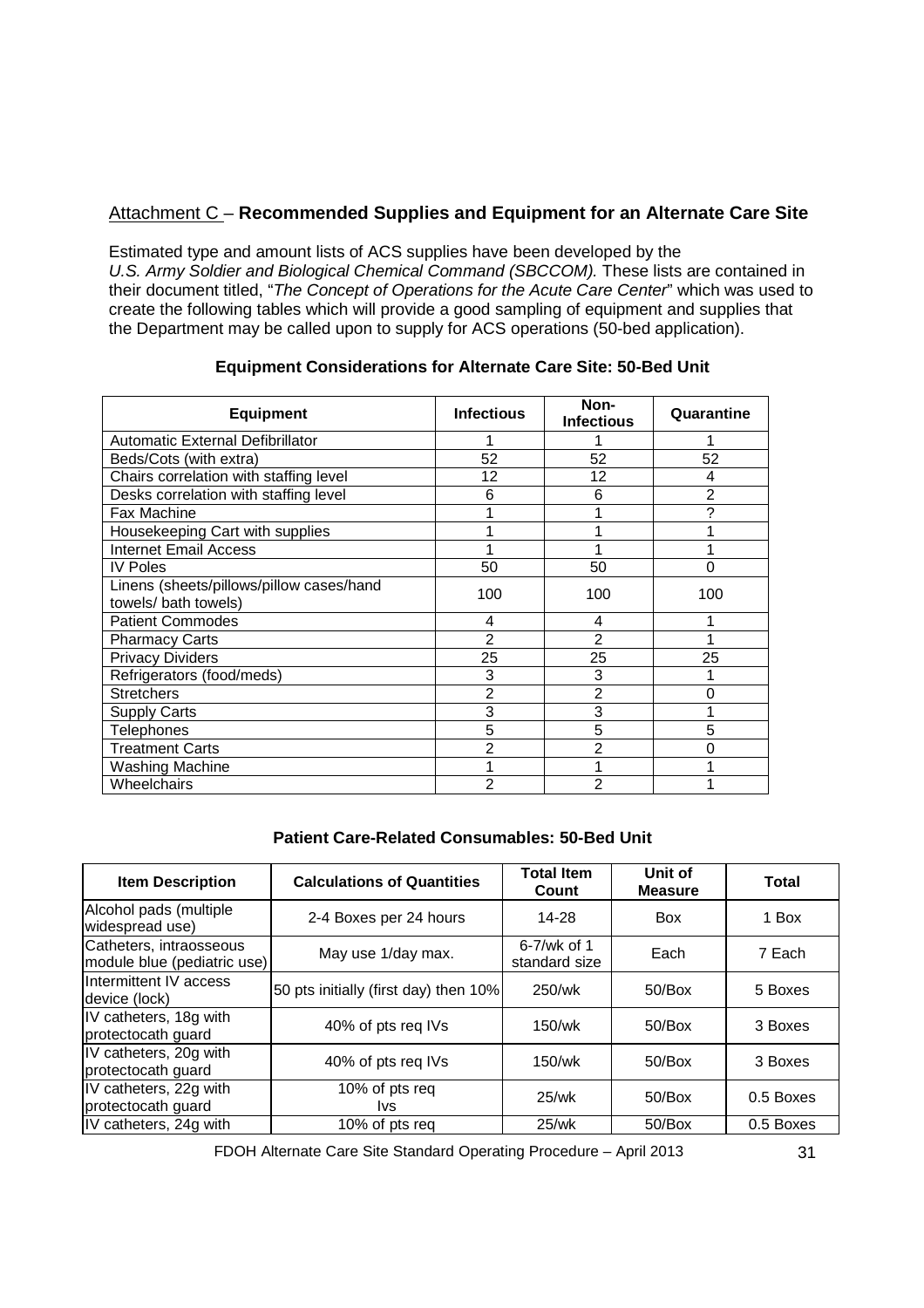| protectocath guard                                                   |                                                           |                     |           |            |
|----------------------------------------------------------------------|-----------------------------------------------------------|---------------------|-----------|------------|
| IV fluid bags, NS, 1000cc<br>(required by 60% of<br>patients)        | $(50\% \text{ of pts}(25)/day \times 3L\text{/pt})x$      | 315 L/wk            | 12/Case   | 18 Cases   |
| IV fluid bags, D5 1/2NS,<br>1000cc (required by 40%<br>of patients)I | $(50\% \text{ of pts}(25)/day \times 3L/9t)x$             | 210 L/wk            | 12/Case   | 18 Cases   |
| IV start kits                                                        | Same # as intermittent access<br>device                   | 60                  | 25/Box    | 2.5 Boxes  |
| IV tubing w/ Buretrol drip<br>set for peds                           | 10% peds/wk                                               | 25/wk               | 20/Case   | 1.25 Cases |
| IV tubing w/ standard<br>macrodrip for adults                        | Same # as intermittent                                    | 250/wk              | 48/Case   | 5 Cases    |
| Needles, Butterfly, 23g                                              | 10% peds/wk                                               | 25/wk               | 50/Box    | 0.5 Boxes  |
| Needles, Butterfly, 25g                                              | 10% ped/wk                                                | 25/wk               | 50/Box    | 0.5 Boxes  |
| Needles, sterile 18g                                                 | 1 box/day                                                 | 7 boxes/wk          | 100/Box   | 7 Boxes    |
| Needles, sterile 21g                                                 | 1 box/day                                                 | 7 boxes/wk          | 100/Box   | 7 Boxes    |
| Needles, sterile 25g                                                 | 1 box/day                                                 | 7 boxes/wk          | 100/Box   | 7 Boxes    |
| Syringes, Various sizes                                              | 3 boxes/day                                               | 21 boxes/wk         | 100/Box   | 21 Boxes   |
| Saline for injection 10cc<br>bottle                                  | 50 bottles/day                                            | 350 bottles/wk      | 24 / Box  | 14.5 Boxes |
| ABD bandage pads, sterile                                            | 10% pf [ts/day = 5 pads/day+35<br>pads/wk                 | 7 boxes/wk          | 50/Box    | 7 Boxes    |
| <b>Band-Aids</b>                                                     | 1 box/day                                                 | 7 boxes/wk          | 50/Box    | 7 Boxes    |
| Basins, bath                                                         | 20 pts/day                                                | 140/wk              | 100/Case  | 1.5 Cases  |
| Bathing supply,<br>prepackaged (e.g.Bath in a<br>Bag (TM))           | 50 pts every day                                          | 350/wk              |           | 350        |
| Bedpans - regular                                                    | 40 pts/day initially then10%                              | 65/wk               | 50/Case   | 1.25 Cases |
| <b>Toilet Paper</b>                                                  | 25 rolls/day                                              | 175 rolls/wk        |           | 175 Rolls  |
| <b>Blankets</b>                                                      | 50 pts/day; changed daily                                 | 50/day or<br>350/wk |           | 350/Week   |
| Carafes - 1 liter (for variety<br>of uses)                           | 30/day                                                    | 210/wk              |           | 210/Week   |
| Cart, supply                                                         | 3/unit (1 for IV's;1 for Pt                               | 3/unit              |           |            |
| Chux protective pads<br>(many uses)                                  | $3$ /pt q $3$ hrs = 24 chux/pt/day x 50<br>pts + 1200/day | 8400/wk             | 50/Box    | 168 Boxes  |
| Cots (have extras available<br>to replace broken<br>equipment)       | 50/unit plus 2 extra                                      | 52/unit             |           | 52/Unit    |
| Curtains, privacy<br>(wheeled)                                       | 25 (every other bed)                                      | 25/unit             |           | 25/Unit    |
| Diapers - adult                                                      | $10$ /day                                                 | 70/wk               | 72/Case   | 1 Case     |
| Diapers - infant                                                     | 8/day/infant x 5 infants/day                              | 280/wk              | 144/Case  | 3 Cases    |
| Diapers - pediatric                                                  | $5$ /day/ped x 5 peds/day = 25/day                        | 175/wk              | 144/Case  | 1.25 Cases |
| <b>Emesis basins</b>                                                 | 100/wk                                                    | 100/wk              | 250/Case  | 0.5 Case   |
| Facial tissue, individual<br>patient box                             | 1 box/pt/day                                              | 350 boxes/wk        | 200 Boxes | 1.75 Cases |
| Feeding tubes, pediatric                                             |                                                           |                     |           |            |
| - 5 French                                                           | $10$ /wk                                                  | $10$ /wk            | 10/Box    | 1 Box      |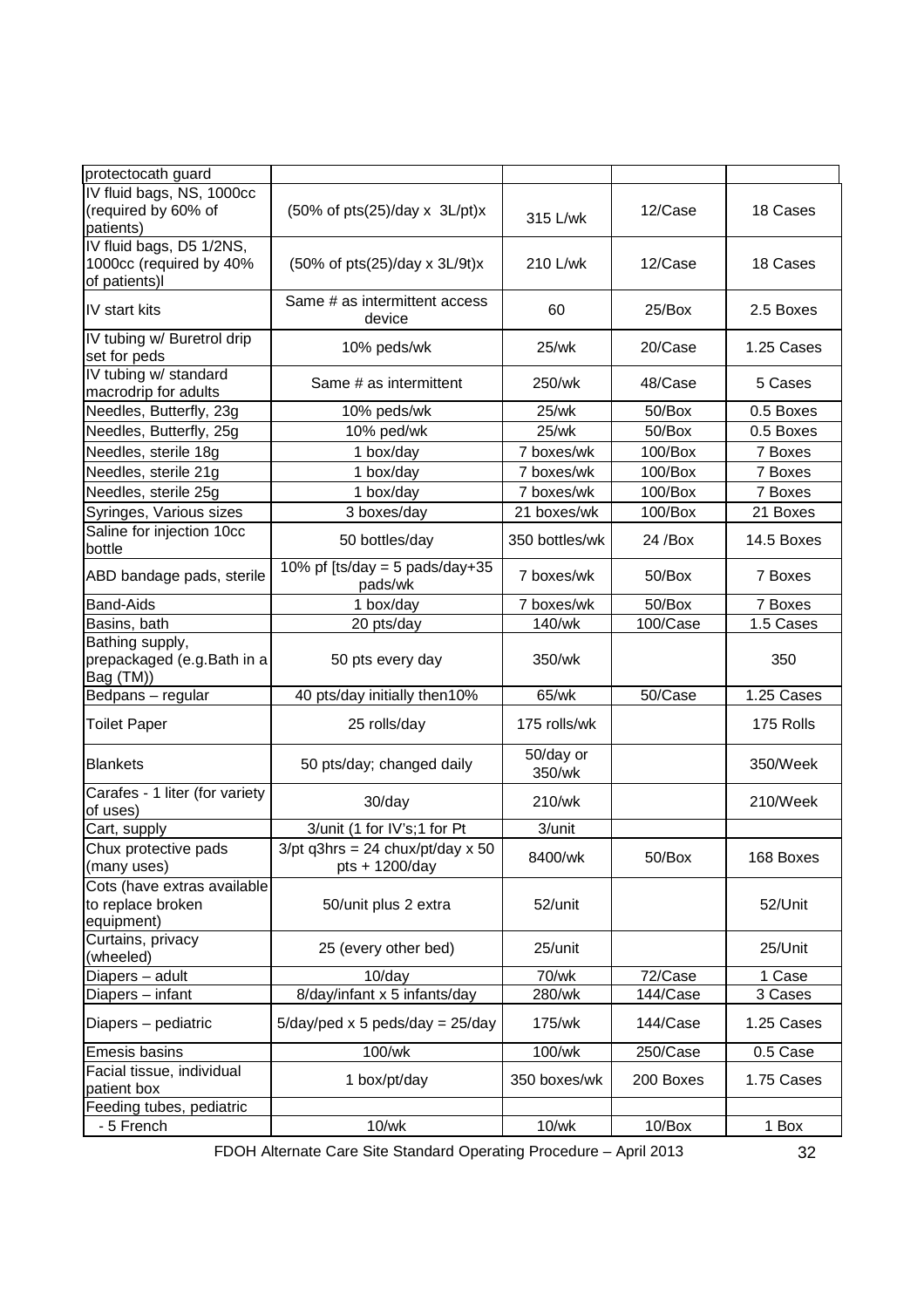| -8 French                                                          | $10$ /wk                     | $10$ /wk        | $10/B$ ox       | 1 Box     |
|--------------------------------------------------------------------|------------------------------|-----------------|-----------------|-----------|
| Nasogastric Tubes (adult<br>and child sizes)                       | $10$ /wk                     | $10$ /wk        | $10/B$ ox       | 1 Box     |
| Foley Catheters - 16F Kits<br>(includes drainage bag)              | >50% of pts wk               | $100\text{/wk}$ | 10/Case         | 10 Cases  |
| Gloves non-sterile,<br>small/medium/large (latex<br>and non latex) | 6 boxes/day                  | 42 boxes/wk     | $100/B$ ox      | 42 Boxes  |
| Goggles / face shields,<br>splash resistant,<br>disposable         | 6 boxes/day                  | 42 boxes/wk     | $100$ /Box      | 42 Boxes  |
| Gown, splash resistant,<br>disposable                              | $3/stat/f$ shift = $36$ /day | 252/wk          | <b>Box</b>      | 42 Boxes  |
| Mask, N95, for staff<br>(particulate respirator)                   | 36/day                       | 252/wk          | 210/Case        | 1.2 Cases |
| Gown, patient                                                      | 75/day                       | 525/wk          |                 |           |
| Mask, 3M 1800 for patient                                          | 150/day                      | 1050/wk         |                 |           |
| Gauze pads, non-sterile,<br>4x4 size,                              | $400$ /day                   | 2800/wk         |                 |           |
| Hand cleaner, waterless<br>alcohol-based                           | 1 per handwash station/day x | 28/wk           | 25 Bottles/Case | 1 Case    |
| Paper Towels                                                       | 25 rolls/day                 | 175 rolls/wk    |                 | 175 Rolls |
| Lubricant, Water soluble                                           |                              | 1-2 boxes wk    | 25 Boxes        | 0.5 Boxes |
| Medicine cups, 30ml,<br>plastic                                    | $2$ /pt/day = 100/day        | 700/wk          |                 | 700/Week  |

### **Administrative Consumables: 50-Bed Unit**

| <b>Item Description</b>                           |
|---------------------------------------------------|
| Pens - Black ballpoint                            |
| Pens - Red ballpoint                              |
| Stapler                                           |
| <b>Staples</b>                                    |
| Tape                                              |
| Tape dispenser                                    |
| Paper clips                                       |
| Paper punch (3- or 5-hole based on chart holders) |
| Chart holders/Clip boards                         |
| File Folders - letter size, variety of colors     |
| Name bands for Identification and Allergies       |
| Batteries - 9V                                    |
| Batteries - AA                                    |
| Batteries - C                                     |
| Batteries - D                                     |
| Clipboards                                        |
| Chalk or white boards                             |
| Dry-erase markers                                 |
| Chalk                                             |
| <b>Trashcans and liners</b>                       |
| Flashlights                                       |
| Plastic bags for patient valuables                |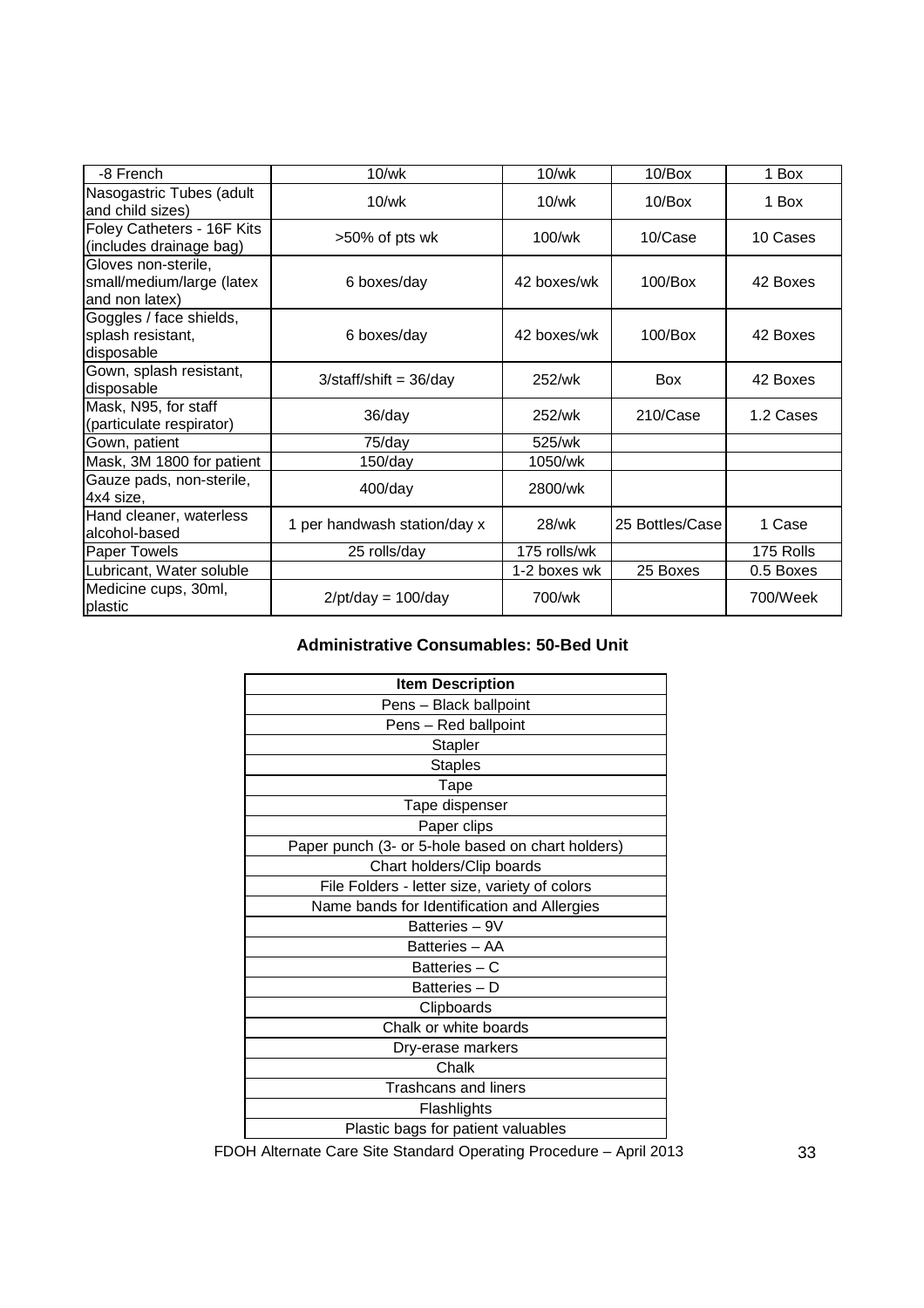| Floor lamps                                                   |
|---------------------------------------------------------------|
| Table lamps                                                   |
| Light bulbs                                                   |
| Plain paper                                                   |
| Filing cabinets - rolling                                     |
| Black permanent markers                                       |
| Yellow highlighter markers                                    |
| Time cards                                                    |
| Generic sign-in, sign-out forms                               |
| Pre-printed admission Order forms                             |
| Blank physician order forms                                   |
| Multidisciplinary progress notes                              |
| Nursing flow sheets                                           |
| Admission history & physical forms (include area for Nrsg Hx) |
| Death certificates/Death packets                              |

### **Oxygen and Respiratory-related Equipment Considerations: 50 Bed Unit**

| <b>Item Description</b>                                         | Quantity       |
|-----------------------------------------------------------------|----------------|
| Bag-Valve-Mask w/adult and peds masks - adult 1600 ml reservoir |                |
| Cascade gauge for oxygen cylinders                              | 14             |
| Catheters, suction                                              | 20             |
| Connector, 5 in 1                                               | 8              |
| Cylinder holders for E Cylinder oxygen tanks                    | 4              |
| Mask, oxygen - non-rebreather, pediatric                        | 10             |
| Mask, oxygen - nonrebreather, adult                             | 20             |
| Nasal cannula, adult                                            | 40             |
| Nasal cannula, pediatric                                        | 10             |
| Nebulizer                                                       | 1              |
| Regulator, Oxygen (Flow meter)                                  | 14             |
| Suction unit - Collection System                                | $\overline{2}$ |
| Suction unit - Portable                                         | 1              |
| <b>Suction unit Battery</b>                                     | 1              |
| Tank, Oxygen "E" cylinder (700 LO2)                             | 4              |
| Tank, Oxygen "H" cylinder (7000 L O2)                           | 10             |
| Tubing, oxygen - with connector                                 | 40             |
| Tubing - suction, connector                                     | 10             |
| Tubing, suction, 10F                                            | 10             |
| Wrench, Oxygen tank                                             | $\overline{2}$ |
| <b>Yankaur Suction Catheter</b>                                 | 10             |
| Intubation equipment with oral airways/ET tubes; adult & peds   | 1 set          |
| Ventilators                                                     | 1              |

NOTES: Tables above Adapted from The Concept of Operations for the Acute Care Center, Appendix E, the U.S. Army Soldier and Biological Chemical Command (SBCCOM), 2003.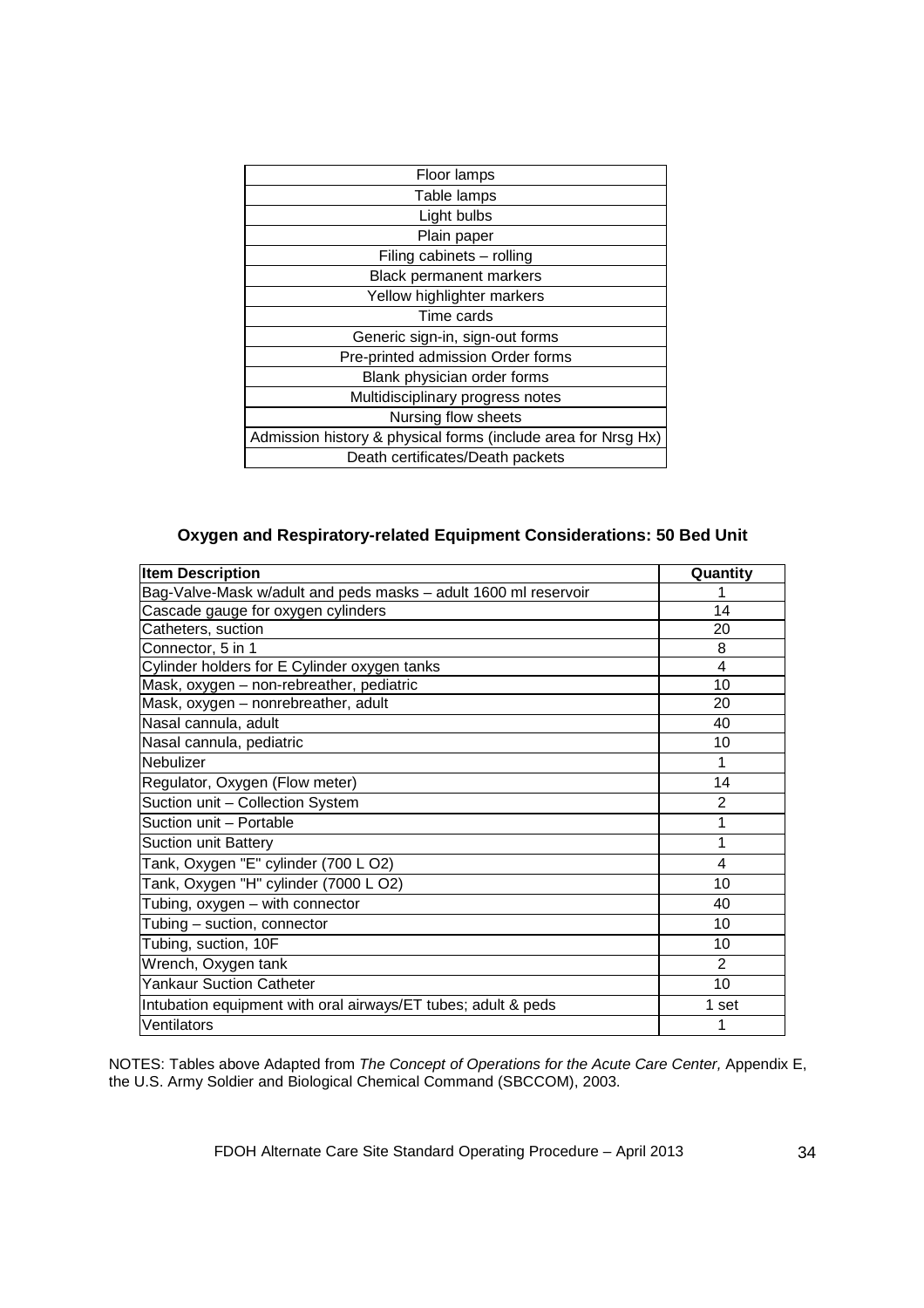Given that primary ACS use usually centers on the provision of care to those with "minor" injuries, most ACS operations will not involve the use of oxygen therapy.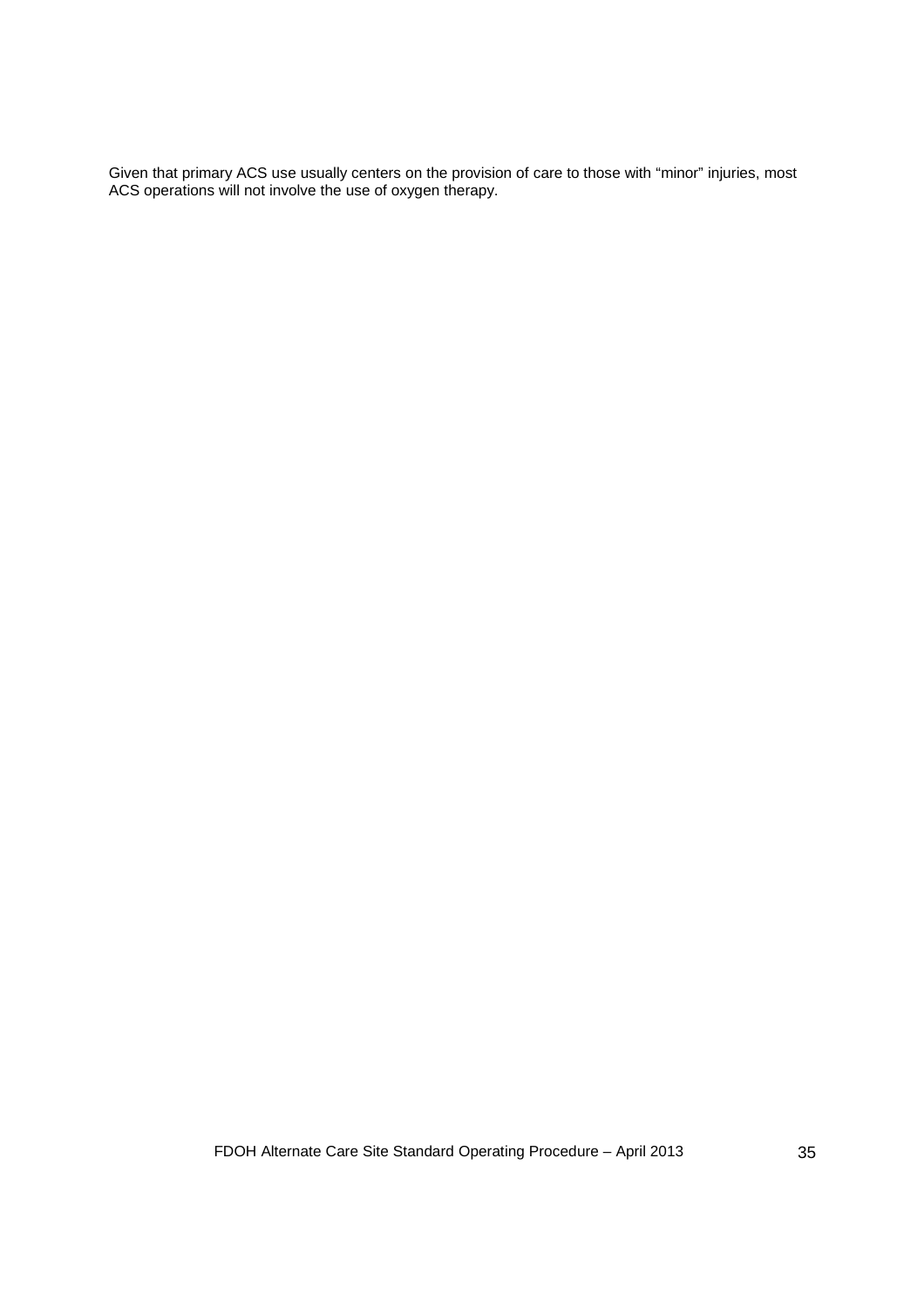# Attachment D – **Acronyms**

|                | <b>Alternate Care Site</b>                                        |
|----------------|-------------------------------------------------------------------|
| <b>ACS</b>     |                                                                   |
| AHCA           | Agency for Healthcare Administration                              |
| AHRQ           | Agency for Healthcare Research and Quality                        |
| <b>ALF</b>     | <b>Assisted Living Facility</b>                                   |
| <b>ALS</b>     | <b>Advanced Life Support</b>                                      |
| <b>AMTS</b>    | <b>Alternative Medical Treatment Site</b>                         |
| <b>ASPR</b>    | Assistant Secretary for Preparedness and Response                 |
| <b>BLS</b>     | <b>Basic Life Support</b>                                         |
| <b>CDC</b>     | <b>Centers for Disease Control</b>                                |
| <b>CEMP</b>    | Comprehensive Emergency Management Plan,                          |
| <b>CERT</b>    | <b>Community Emergency Response Team</b>                          |
| CHD.           | <b>County Health Department</b>                                   |
| <b>DEM</b>     | Division of Emergency Management                                  |
| <b>DHHS</b>    | Department of Health and Human Services                           |
| DOD            | Department of Defense                                             |
| <b>DSNS</b>    | Division of Strategic National Stockpile                          |
| ECO            | <b>Emergency Coordinating Officer</b>                             |
| EM             | <b>Emergency Management</b>                                       |
| <b>EMAC</b>    |                                                                   |
|                | <b>Emergency Management Assistance Compact</b>                    |
| <b>EMS</b>     | <b>Emergency Medical Services</b>                                 |
| <b>EMTALA</b>  | <b>Emergency Medical Treatment and Labor Act</b>                  |
| <b>ESARVHP</b> | Emergency System for Advance Registration of Volunteer Healthcare |
|                | Professionals                                                     |
| <b>ESF</b>     | <b>Emergency Support Function</b>                                 |
| <b>FAST</b>    | Florida Advanced Surgical and Transport Team                      |
| <b>FDOH</b>    | Florida Department of Health                                      |
| <b>FEMORS</b>  | Florida Emergency Mortuary Response System                        |
| <b>FMS</b>     | <b>Federal Medical Station</b>                                    |
| <b>HVAC</b>    | <b>Heating Ventilation Air Conditioning</b>                       |
| <b>IMT</b>     | Incident Management Team                                          |
| <b>LEOC</b>    | <b>Local Emergency Operations Center</b>                          |
| <b>MHE</b>     | <b>Materiel Handling Equipment</b>                                |
| <b>MMRS</b>    | Metropolitan Medical Response System                              |
| <b>MRC</b>     | <b>Medical Reserve Corps</b>                                      |
| <b>NDMS</b>    | National Disaster Medical System                                  |
| <b>RERA</b>    | Regional Emergency Response Advisor                               |
| <b>RDSTF</b>   | <b>Regional Domestic Security Task Force</b>                      |
| <b>SEOC</b>    | <b>State Emergency Operations Center</b>                          |
| <b>SERVFL</b>  | State Emergency Responders and Volunteers of Florida              |
| <b>SMRS</b>    | <b>State Medical Response System</b>                              |
| <b>SMRT</b>    | <b>State Medical Response Team</b>                                |
| <b>SNF</b>     | <b>Skilled Nursing Facility</b>                                   |
| SNS            | <b>Strategic National Stockpile</b>                               |
| SOG            | <b>Standard Operations Guideline</b>                              |
| <b>SOP</b>     | <b>Standard Operations Procedure</b>                              |
| <b>START</b>   | Simple Triage and Rapid Treatment                                 |
| <b>USPHS</b>   | <b>United States Public Health Service</b>                        |
|                |                                                                   |
| VA             | <b>Veterans Administration</b>                                    |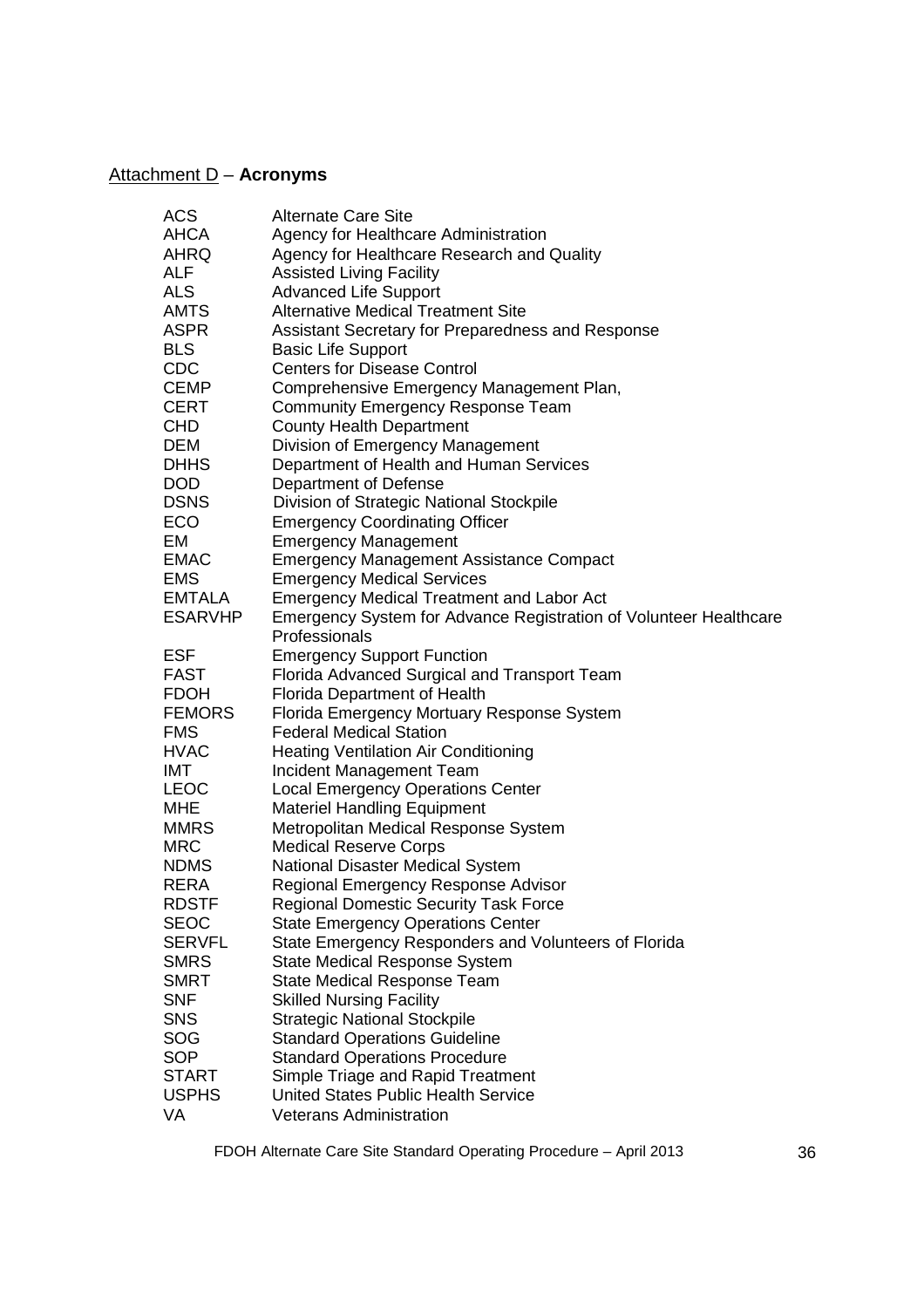### Attachment E: **References**

**Agency for Healthcare Research and Quality ACS Selection Matrix**  http://archive.ahrq.gov/research/altsites/altmatrix1\_final.htm

**FDOH Alternative Care Site Operational Guidance**  http://www.doh.state.fl.us/demo/bpr/PDFs/AMTSPlan2008.pdf

**Florida Hospital Beds and Services List (AHCA)**  http://ahca.myflorida.com/MCHQ/CON\_FA/Publications/docs/HospBedSrvList/Jul2012\_Hospital BedsandServicesList.pdf

**EMTALA Requirements and Options for Hospitals in a Disaster**  http://www.cms.gov/Medicare/Provider-Enrollment-and-Certification/SurveyCertificationGenInfo/downloads//SCLetter09\_52.pdf

**ACS Fact Sheet – Hospital ACSs During H1N1 Public Health Emergency**  http://www.cms.gov/About-CMS/Agency-Information/H1N1/downloads//AlternativeCareSiteFactSheet.pdf

**Advanced Registration of Volunteer Healthcare Professionals**  http://www.phe.gov/esarvhp/pages/about.aspx

**State Emergency Responders and Volunteers of Florida**  https://www.servfl.com/

**FDOH Alternative Care Site Local Plan Development Guide**  http://www.doh.state.fl.us/demo/bpr/PDFs/AMTSLocalPlanDevelopGuide.pdf

**National Disaster Recovery Framework**  http://www.fema.gov/pdf/recoveryframework/ndrf.pdf

#### **National Response Framework**

http://www.fema.gov/pdf/emergency/nrf/nrf-core.pdf

**Florida Department of Health Plans and Annexes**  http://www.doh.state.fl.us/demo/BPR/bprdocumentation.htm

**Surge Hospital: Providing Safe Care in Emergencies**  http://www.jointcommission.org/Surge\_Hospital\_Providing\_Safe\_Care\_in\_Emergencies/

**Disaster Alternate Care Facilities: Report and Interactive Tools**  http://archive.ahrq.gov/prep/acfselection/dacfrep.htm

**Hospital Information – Agency for Healthcare Administration (AHCA)**  http://www.floridahealthfinder.gov/CompareCare/ListFacilities.aspx

**Medical Surge Capacity and Capability: A Management System for Integrating Medical and Health Resources During Large-Scale Emergencies** http://www.phe.gov/Preparedness/planning/mscc/handbook/Documents/mscc080626.pdf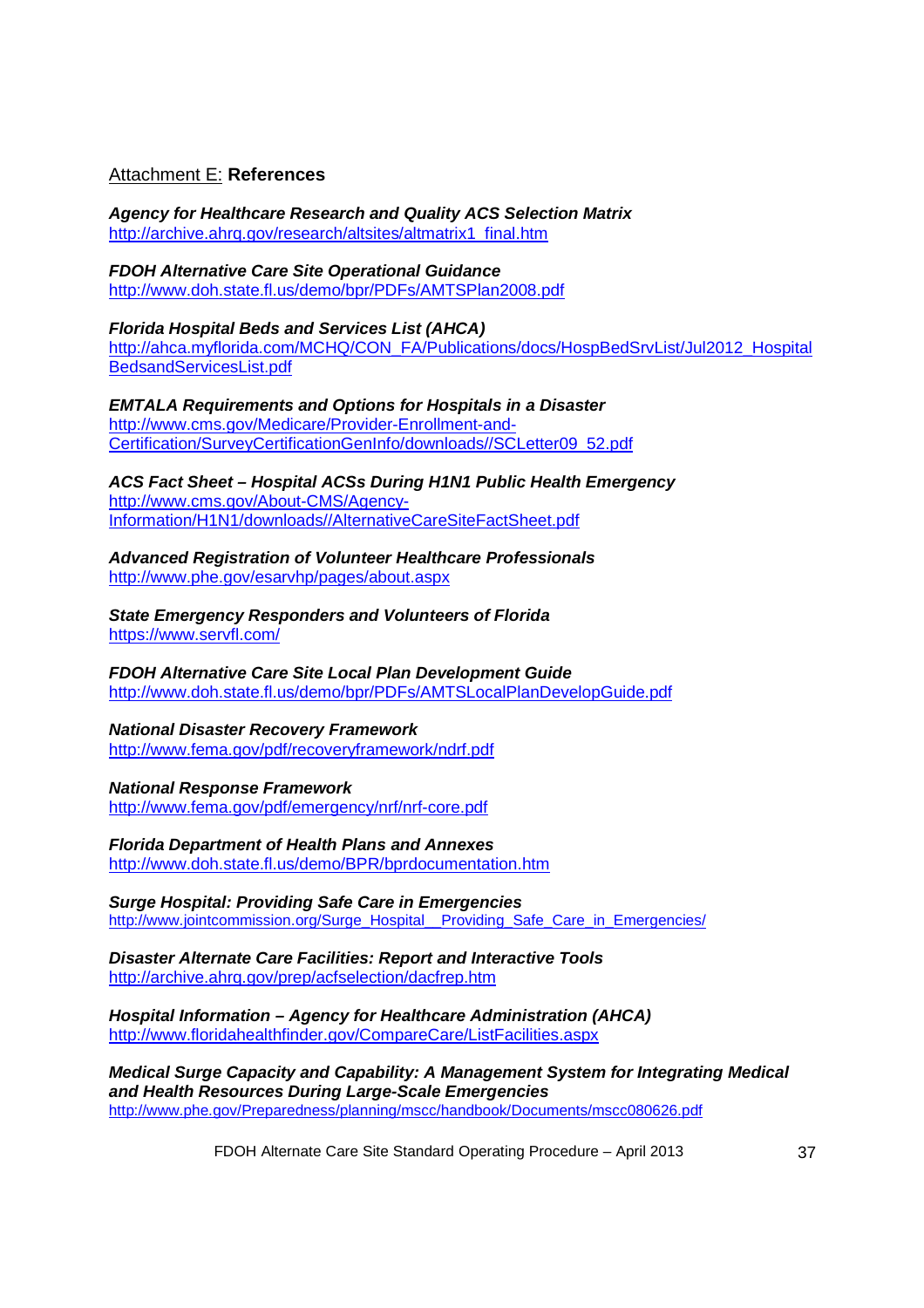### Attachment F – **Alternate Care Site Training Plan**

Training and exercise activities associated with this SOG are aligned with the current FDOH Multi-Year Preparedness Training and Exercise Plan, as well as current related Department and federal guidance and requirements. Included are:

- Annual local ACS plan tabletop exercises
- State ACS Full-Scale exercises
- Online familiarization training on ACS operations
- Hospital facility internal medical surge exercises
- Webinars for specific discipline ACS familiarization
- Training on associated plans and annexes with an ACS component